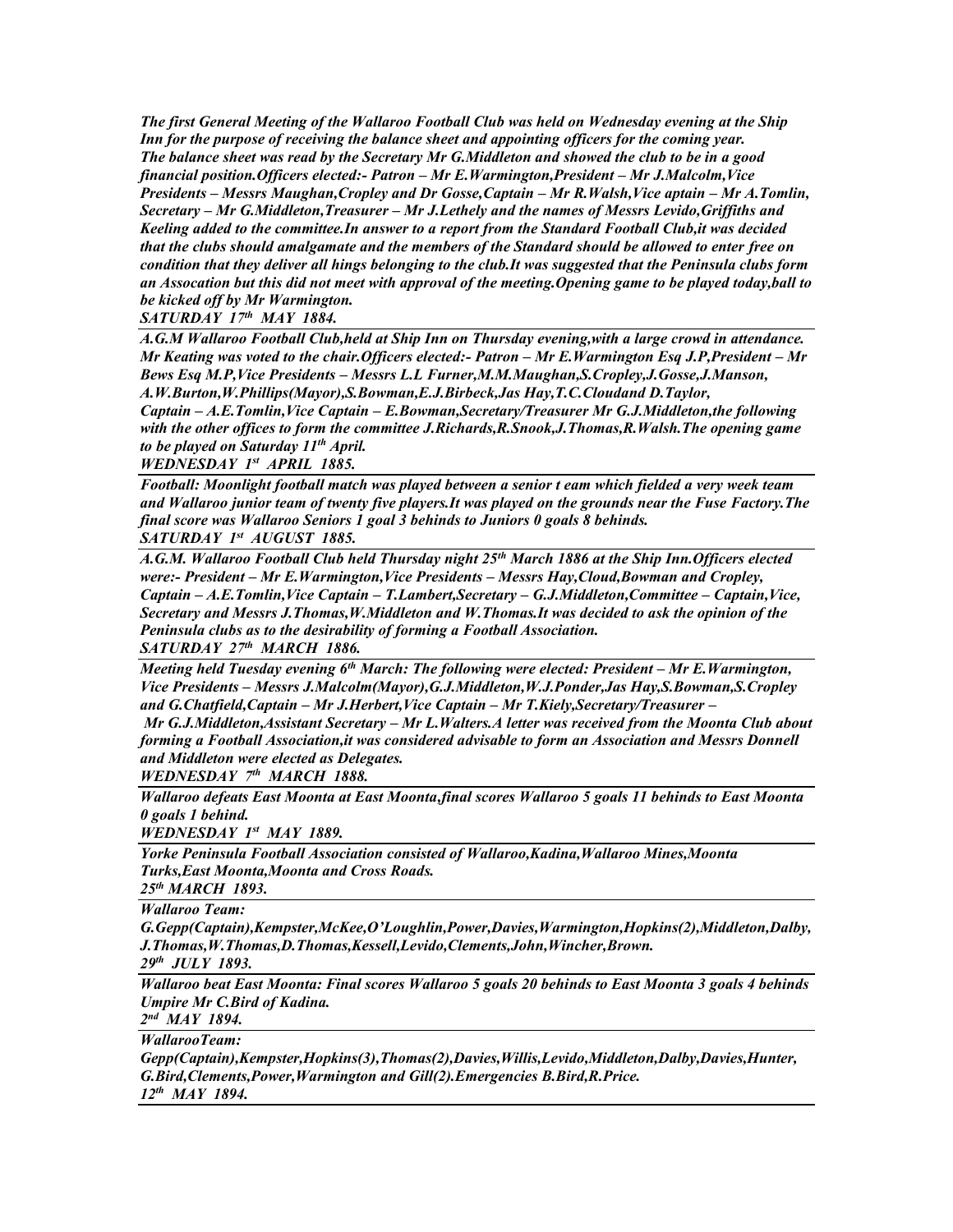*Delegates to Y.P.Football Associaton were Messrs W.Shea and A.O'Brien from Wallaroo Club. 2 nd APRIL 1900.*

*The Annual meeting of the Y.P. Football Association was held at the Globe Hotel(Moonta)on Wednesday night 15th March last,Mr W.H.Harvey presiding.The whole of the association were represented,(Moonta,Moonta Mines,Turks,Wallaroo Mines,Wallaroo & East Moonta). After the Secretary(Mr R.J.Hughes)presented his report & balance sheet which showed an excellent position financially,the Officers were elected as follows : Patron Dr T.K.Fulton :Presidents Dr H.A.Powell(Kadina),Mr J.F Herbert(Wallaroo),Mr W.H.Harvey(Moonta) :Vice Presidents Mr W.Chappell(Moonta),Mr F.Taylor(Kadina),Mr J.Gross(Wallaroo) :Secretary/Treasurer Mr* 

*R.J.Hughes : Auditors Messrs T.H.Cock & A.E.Raggett.*

*Messrs T.Birtles & W.J.D.Phillips were appointed a sub committee to revise rules and report at the next meeting.The meeting adjourned until Wednesday April 12th,at Kadina.*

*Moonta Mines was known as the Turks.*

*SATURDAY 18th MARCH 1905.*

*Y.P.Association: Wallaroo wins the Premiership at the Moonta oval Satuday last 14th October. Final scores Wallaroo 10 – 3(63) Wallaroo Mines 5 – 1(31) Best for the winners Thomas,Jones,Williams,Walsh,Buck,Surfield,Kissell & Bishop.*

*WEDNESDAY 18th OCTOBER 1905.*

*Y.P.Football Association: Held at Moonta on Wednesday 25th April.*

*A letter was received from Mr J.Snell accepting the position of Vice President. Applications for the position of Field umpire were received from Messrs W.H.Hollands & J.T.Sellars(Wallaroo),Jas Richards(Cross Roads),S.Martin(Moonta),S.Carter & C.Penhall(Wallaroo Mines),W.Wallace,J.Cock,R.C.Trebilcock,F.Prout(Moonta Mines). Messrs Hollands,Richards,Martin,Carter & Wallace were appointed.*

*SATURDAY 28th APRIL 1906.*

*Y.P.Football Association: A meeting of the Appeals Committee of the Y.P.Association was held on Monday evening 4th June 1906 to consider the protest lodged by the Wallaroo club against the Moonta Mines Turks for playing Meadows O'Leary & Maddaford on May 19th on the grounds that they had not resided in the district two weeks prior to the match.*

*After hearing three witnesses,it was resolved by four votes to one that the match be awarded to Wallaroo club.*

*SATURDAY 6th JUNE 1906.*

*Wallaroo Premiers for 1907: This season the seasiders have won the two minor premierships a feat never before has been achieved by any of the associated clubs.They have had a wonderful perfomance of only two losses,both against Moonta Turks.*

*WEDNESDAY 18th SEPTEMBER 1907.*

*Wallaroo Football Club: The Annual meeting was held at the Bay View Hotel on Tuesday evening March 10th 1908.Mr R.Thomas presided over a good attendance.The Secretary Report and Balance Sheet which showed the club to be in a good financial position.They had received the minor and major premierships scoring for the season 34 points out of a possible 38.Two players received first and second awards in the Copper Age trophy for the best all - round player on the Peninsula.Doug Walsh securing first honors with 146 votes and E.Jones second with70 votes.T.Thomas(Captain of the club)was awarded the Richmond Cap for the best man in the team.The following were elected for the ensuing year: Patron Mr J.Richmond : President Dr Wilson : Vice Presidents to be left in the hands of the secretary. Captain Mr T.Thomas : Vice Captain Mr D.Walsh :Secretary Mr W Bryden : Treasurer Mr T.Kelly : Selection Committee & Working Committee Messrs R.Thomas & W.Paull plus Captain,Vice Captain & Secretary : Delegates Messrs R.Thomas & S.Juniper : Board of Appeal Messrs R.Thomas(delegate) & W.Shea(deputy delegate) : Time Keepers Messrs R.Thomas & E.Strongman : Tainers Messrs G.Sandford,H.McLean & W.Paull : Goal Umpires Messrs H.R.Walsh,C.Elliott & J.Buck : Auditors Messrs P.O'Loughlin & H.R.Walsh.*

*A vote of thanks was moved to the past officers for the valuable services renderd to the Club.Meeting closed.*

*WEDNESDAY 18th MARCH 1908.*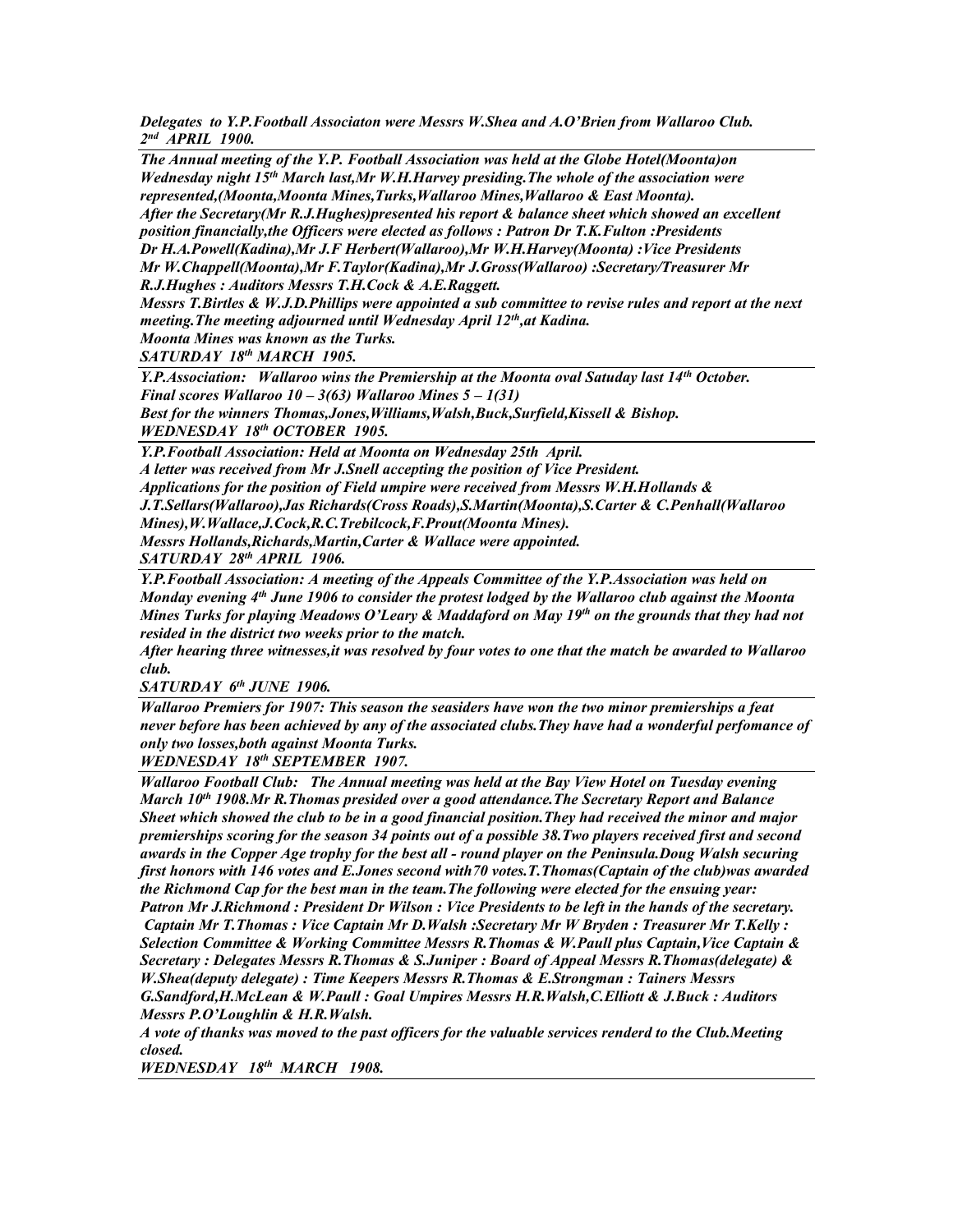*Y.P.Association Meeting: Among business dealt with were:- It was decided in accordance with the recommendation of the sub-committee,that this season the two leading teams in each half of the season play off for the minor premiership,and that if necessary the two winning teams play off at the end of the season for the major premiership.*

*SATURDAY 21st MARCH 1908*

*Y.P.Association Meeting held at Moonta at which Dr Clayton presided over on Monday 11th April. Among the business applications were called for (position of field umpires) were received from J.Thomas(Wallaroo),C.J.Herbert(Cross Roads),H.Nancarrow(Moonta) and A.O'Connor(Wallaroo Mines),all of which were accepted.Fifteen applications for the position of boundary umpire were received and the folloeing were accepted* 

*F.Franciso,F.Hopkins(Wallaroo),H.Diver,L.J.Skinner(Wallaroo Mines),Whitbread,C.W.Penhall (Kadina),H.Cornelius,A.E.Manuel,A.Hand,A.F.Lennell,T.P.Couch and N.Spry(Moonta). SATURDAY 16th APRIL 1910.*

*Football Presentation of various trophies won in connection with the Wallaroo Football Club for the season 1910,took place at the Rowing Club Ball held in the Waterside workers hall on Friday evening last.Dr Wilson patron of the club presented the trophies to the successful players,which is as follows:- Gold Medal,presented by Mr Dodge(Postmaster of Wallaroo)for the most unselfish player won by E.Barnes,Gold Medal ,presented by Mr R.Thomas for the best place man,won by G.Payne,Gold Medal presented by Mrs Bond for the highest number of goals kicked,won by T.Buck,Gold Medal ,presented by Dr Wilson for the most consistent player,won by H.Clayton.*

*Watch presented by Mr Williams for the most brilliant player,won by H.Sellars. WEDNESDAY 19th OCTOBER 1910.*

*Yorke Peninsula Football Association meeting held at the Cornucopia Hotel Wallaroo,on Wed evening March 29th.In the absence of the President of Wallaroo(Mr J.F.Herbert)the Vice President (Dr C.E.Wilson) presided,and all the associated clubs were represented.An application was received from the Moonta Club for re-admission to the association,enclosing the necessary fees and presenting a list of some thirty three players who had promised their support.The Delegates of Moonta(Messrs W.Richards and A.Mosel)having stated their case,a motion was tabled to the effect that the Moonta Club be re-admitted without the usual entrance fee,a ballot resulted in favour of the motion by 6 votes to 2.The Moonta Delegates were then admitted to the meeting.*

*Nominations of Delegates and members of the Appeal Committee was made as follows: Association-Wallaroo(S.Juniper,W.Bryden),Turks(R.Searle,A.L.Floyd),Kadina(R.Truscott,G.T.Herbert), Federal Rovers(W.Henderson,W.H.Davey),Moonta(W.Richards,A.Mosel).*

*Appeal Committee- Wallaroo - N.Walters,(W.Bryden deputy),Turks – R.Searle,(A.L.Floyd deputy), Kadina – G.T.Herbert,(R.Truscott deputy),Federal Rovers – W.Henderson,(A.Spry deputy),Moonta – W.Richards,(V.G.Crutchett deputy).*

*Goal Umpires were nominated and approved as follows,Wallaroo – W.Williams,E.Doyle,F.Edwards, Turks – F.Hobb,A.Curtis,R.Richards, Kadina – T.Elliott,J.Anderson,R.Gillolme, Federal Rovers –*

*H.Crocker,T.Hattam,J.Tippett, Moonta – R.Abraham,W.Hosking,J.Angove.*

*The election of Officers for the ensuing term as follows: Patron – Mr W.H.Harvey,Presidents – Mr J.F.Herbert(Wallaroo),Dr A.R Clayton(Moonta) and Mr W.F.Owen(Kadina).*

*Vice Presidents Dr C.E.Wilson(Wallaroo),Mr R.Learmond(Moonta) and Mr M.J.Reed(Kadina). Secretary/Treasurer Mr R.J.Hughes,Auditors Messrs T.H.Cock and A.E.Raggett. SATURDAY 1st APRIL 1911.*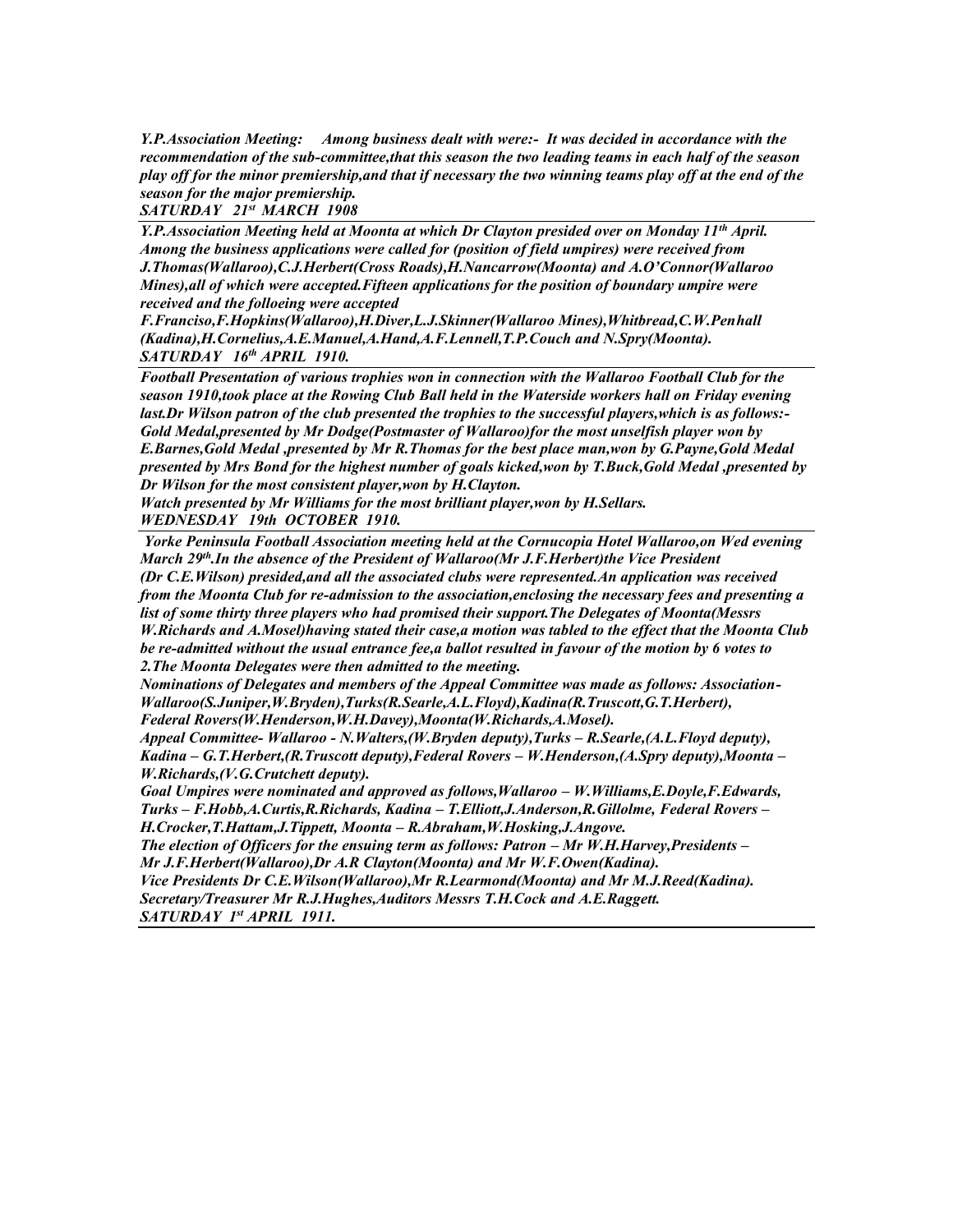*Wallaroo Football Club Annual General Meeting held in the Wallaroo town hall chambers on Monday evening last Dr C.E.Wilson presided over a large attendance.The Secretary Mr W.Bryden reported that the club position on the premiership list last year was the lowest on record.The following were elected as officers for the coming season.Patron – Dr C.E.Wilson,President – Mr W.J.Dodge,*

*Vice Presidents – Messrs S.G.Hockridge,J.Liddy,C.Goodfellow,J.Rees,J.Maddon,G.Chatfield,W.Coombe J.E.Hawke,J.C.Daymond and Mesdames Bryden and Trye,the election Captain and Vice Captains was left open,Practice Captain - Mr E.Barnes,Secretary - Mr W.Bryden, Treasurer - Mr T.J.Kelly,Club Delegates – Messrs R.G.Thomas and W.Bryden,Selection and General Committee – Captain,Vice, Secretary and Messrs W.J.Williams and T.Young.Auditors – Messrs P.Oloughlin and S.M.Watt. Trainers - Messrs W.Paull,G.Sandford,F.Hopkins,E.Peddar and W.H.McLean.*

*Timekeepers – Messrs W.Shea and F.Edwards,Scorer – Mr F.Edwards,Goal Umpires – Messrs E.Doyle, W.J.Williams,G.Sandford and E.Appleton.*

*Dr Wilson promised a trophy for the most improved Junior player.The club also intends donating a trophy to the player who attends practice most regularly and carries out the instructions of the coach. SATURDAY 16th MARCH 1912*

*On Saturday afternoon at Moonta Recreation Ground the second minor premiership between Wallaroo and Kadina (premiers of the first half) was won by Wallaroo by two points.The three principal contributors to the success of Wallaroo team were H.Sellars,A.Clayton and F.Peddar. WEDNESDAY 18th SEPTEMBER 1912.* 

*Yorke Peninsula Football Premiership.*

*Kadina on top again,splendid final quarter by the red and blacks.The 1912 season was bought to a close when the Kadina(first minor premiers) defeated Wallaroo(second minor premiers) at the Moonta ground With eleven points to spare.A large crowd witnessed the match,Kadina in the final quarter 2 goals 2 behinds to Wallaroo's 1 goal.The best for Wallaroo were A.Clayton supported by G.Payne,H.Sellars, R.Whenan,L.Davies and F.Peddar others played well.*

*WEDNESDAY 25th SEPTEMBER 1912.*

*Annual Meeting of the Wallaroo Football Club:- Held at the Council Chambers,Town Hall building on Monday evening last.The Honrable Secretary Mr W.Bryden gave his report which stated that during last Seasonthe played fourteen ordinary matches and one play off.The points scored were 753 for and 535 against.The highest number of goals kicked was by J.Peddar who kicked 27 goals.Trophies won during the season were presented to the successful players by the Patron(Dr Wilson) and the Mayor(Mr J.F.Herbert M.P.) at a benefit night given by Mr G.Hollands(Olympic Pictures).The main office bearers for the ensuing year as follows:- Patron – Dr C.E.Wilson,President – Mr W.J.Dodge,Vice Presidents – Mrs Trye,Messrs Liddy,Hockridge,Maddon,T.Young and others at Secretary's discretion. Secretary – Mr W.Bryden,Treasurer – Mr T.Kelly,Delegates to the Y.P.Association – Messrs T.Young and F.W.Birbeck.Selection and General Committee – Captain,Vice Captain,Secretary,Messrs W.L.Williams and T.Young.*

*SATURDAY 15th MARCH 1913.*

*Yorke Peninsula football season for 1913 starts on 12th April.Patron - Mr W.H.Harvey,Presidents – Dr A.R.C.Clayton(Moonta),Mr L.H.Shepley(Kadina) and Mr J.F.Herbert M.P.(Wallaroo),Vice Presidents – Messrs R.Learmond(Moonta),M.J.Reed(Kadina) and DrC.E.Wilson(Wallaroo),Secretary/Treasurer – Mr R.J.Hughes,Auditors – Messrs T.H.Cock and A.E.Raggett.*

*WEDNESDAY 26th MARCH 1913.*

*Wallaroo Footballers trip to Cowell.*

*They traveled across to Cowell by the ship S.S.Wandance.The host at Cowell was Mr W.Ogilvie,late of the Globe Hotel Wallaroo.The trip included a visit to the Ullabidnie Weir.On Sunday afternoon a match was played against a local team which Wallaroo won by five points WEDNESDAY 3rd SEPTEMBER 1913.*

*Yorke Peninsula Football Premiership of second half: Wallaroo wins easily: A large crowd saw Wallaroo defeat Kadina at Moonta final scores Wallaroo 9 goals 8 behinds(62) to Kadina 4 goals 9 behinds(33).The four Chief contributors for Wallaroo were H.Murch,H.Brown,L.Davies and L.C.Clayton.*

*WEDNESDAY 15th OCTOBER 1913.*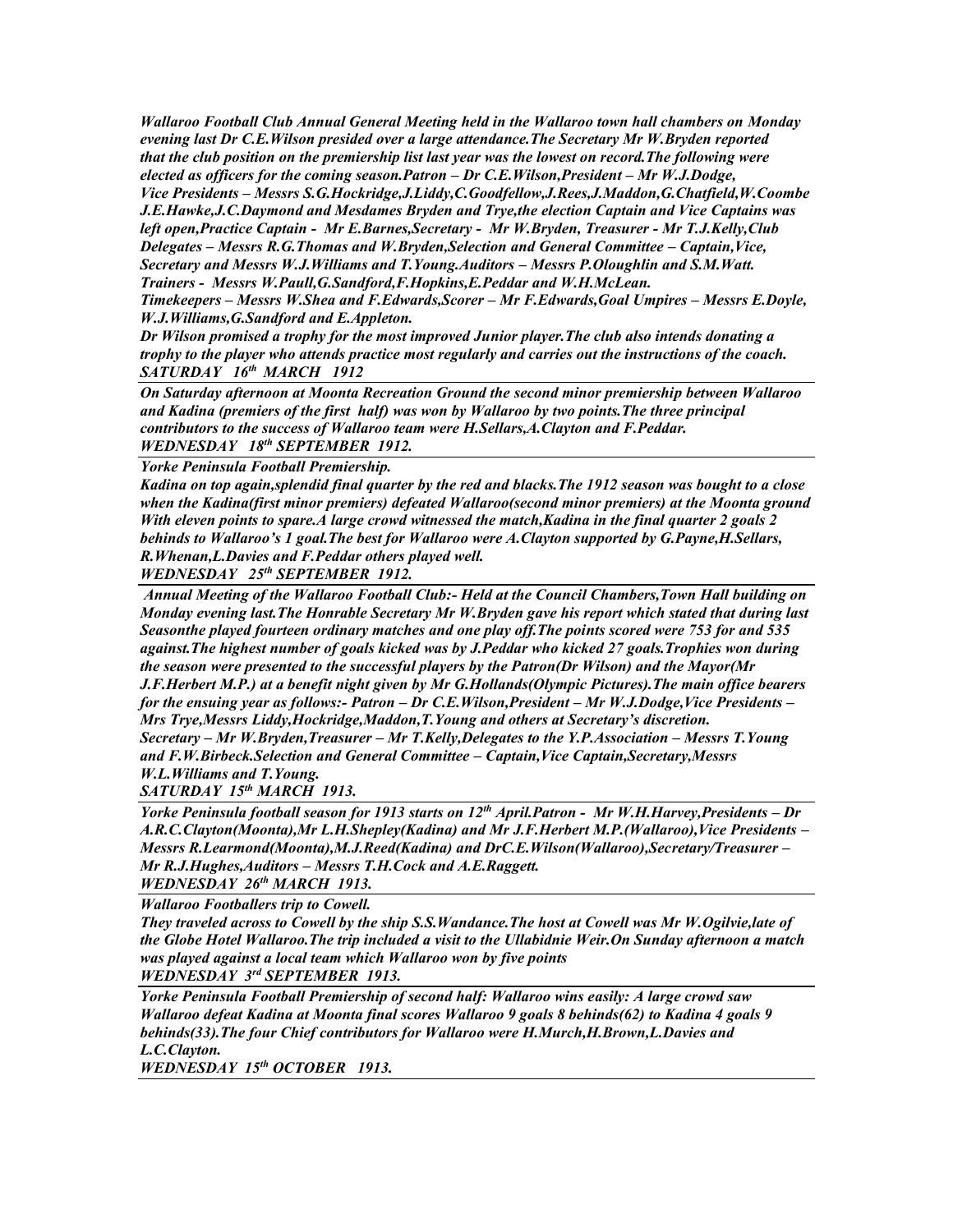*Presentation to Mr Thomas Thomas:*

*On Monday evening at the Cornucopia Hotel in the presence of all members of the Wallaroo Football Club and supporters,a presentation of a purse of sovereigns was made to Mr Thomas(beter known as "Masher") Thomas.The Mayor Mr J.F.Herbert,presided,he explained that the gathering was to show in some practical manner the appreciation of the Club and public generally of the great servicesMr Thomas has rendered to the club as Coach in training the team for Premiership matches.The sum of 25 pounds was raised in a very short time,various toasts were proposed and drank to,plus various speakers paid tribute to Mr Thomas.*

*Mr Thomas in his response said he very thankful to them for thei kindness,he had many surprises in his life but tonight had capped the list.Finally he said he would never forget their kindness. WEDNESDAY 22nd OCTOBER 1913.*

*Wallaroo who won the second Premiership played Kadina winners of the first Premiership(played at Moonta) which was won by Wallaroo by one point.Scores being Wallaroo 8 goals 7 behinds(55points) to Kadina 8 goals 6 behinds(54points).Wallaroo it was not easy to pick best players as all played well,but C.Murch and L.Davies were the two best.E.L.Renfrey was pick of the Kadina team.*

*WEDNESDAY 22nd OCTOBER 1913.*

*Complimentary Dinner at the Wallaroo Town Hall.*

*Club attended a complimentary dinner by the citizens of Wallaroo for winning the Yorke Peninsula Premiership for 1913.Altogether about 100 people sat down for the diner.Various toasts were proposed and responded to.The catering was carried out by Mr James Heher.On 21st March 1888 the Association of Yorke Peninsula was formed.*

*WEDNESDAY 26th NOVEMBER 1913.*

*Annual Meeting of Wallaroo Football Club held on Tuesday evening where there was a large attendance.Mr J.F.Herbert M.P. presided.The following were elected as officers for the ensuing year. Patron – Mr C.Bray,President – Mr J.F.Herbert M.P.,Vice Presidents – a number,Secretary – Mr W.Bryden,Treasurer – Mr F.J.Kelly,Auditors – Messrs P.O'Loughlin and S.M.Watt,the election of Captain and Vice was left to the players to be decided at their first match.*

*General Committee – Messrs C.Bray,F.Birbeck,T.Young,T.J.Kelly and W.Shea.Scorers – Messrs F.Birbeck and R.Finley,Trainers – Messrs W.Paull,G.Sandford,E.Peddar,F.Hopkins,R.Quick and S.Majer.*

*SATURDAY 28th FEBRUARY 1914.*

*Wallaroo defeated Rovers 7 goals 11 behinds(53 points) to 5 goals 8 behinds(38 points) in the first Minor Premiership of 1914 at Moonta last Saturday.Best players four named for Wallaroo L.Clayton,C.Bowen,J.Peddar and L.Davies.*

*WEDNESDAY 24th JUNE 1914.*

*Wallaroo again Premiers ,brilliant finish by the Blues.The match took place at Moonta and determined the second Minor Premiership.It took place before a large crowd.Final scores Wallaroo 10 goals 8 behinds(68 points) to Kadina 6 goals 9 behinds(45 points).The premier team was ably represented by F and J.Peddar,Barnes,Walsh,L.Clayton,Sellars,Clarke,Davies,Sandford,Browne,Bowen,Whenan and Unwin.*

*WEDNESDAY 2nd SEPTEMBER 1914.*

*Gold Medal Football.*

*This medal was generously dobnated by Mr S.A.Geering of this town.It was given for the best player in the final match.It was won by Mr L.Broardstock of the Kadina Club. SATURDAY 5th SEPTEMBER 1914.*

*Wallaroo Footballers:*

*An enlarged photo,the work of Mr H.W.Pell of Kadina, is on view at Messrs Chandler and Loy of Wallaroo.The photo is a group of Wallaroo Footballers(Premier team 1913) and the officers and supporters,it is intendedfor presentation to Dr C.E.C Wilson,who during his residence at Wallaroo was President of the club and a keen supporter.*

*WEDNESDAY 11th N0VEMBER 1914.*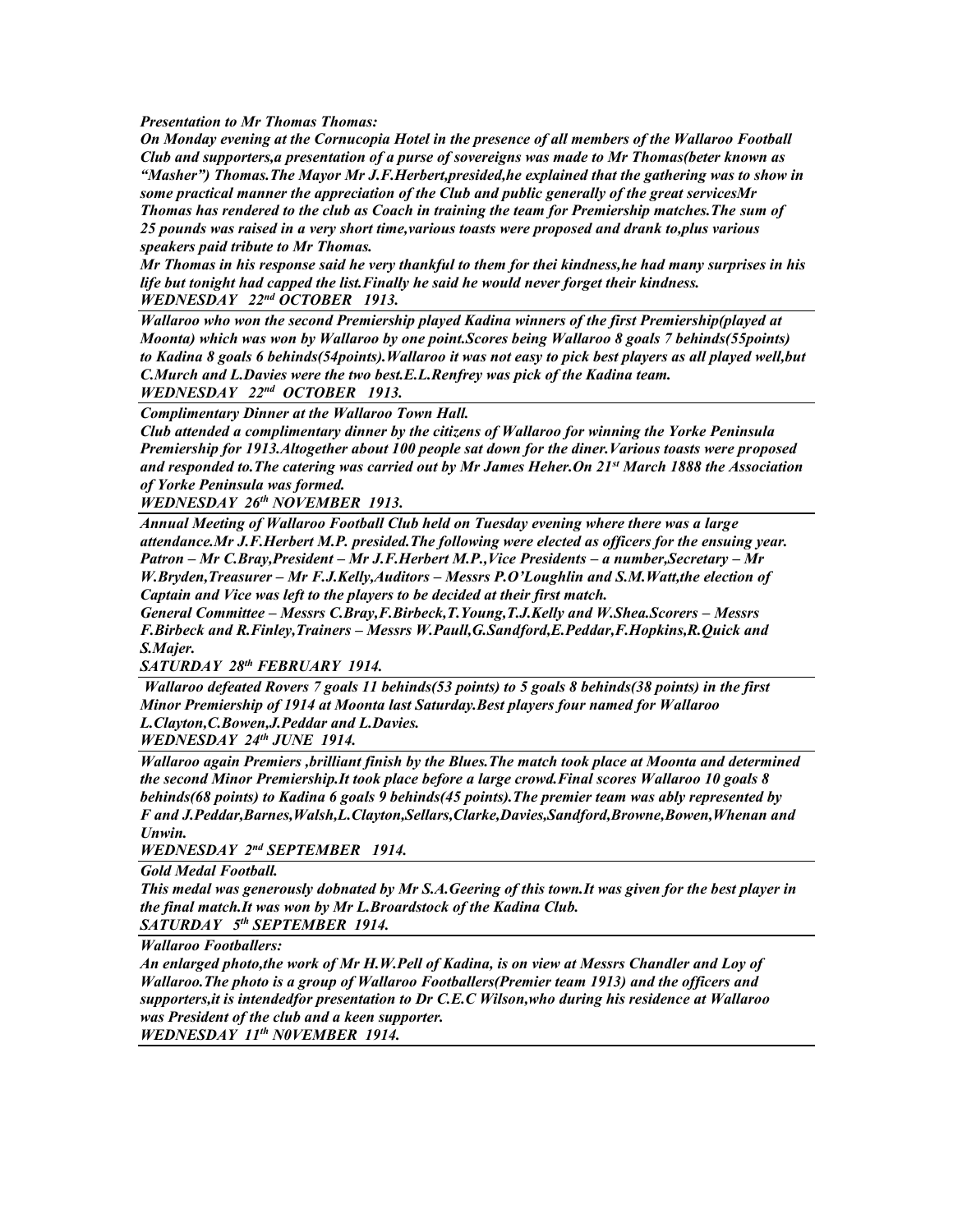*Y.P.Football adjourned meeting held at the Cornucopia Hotel Wallaroo on Monday evening 12th April. Mr R.Thomas presided.Among the business the following players were granted to T.S.Robertson for Rovers,R.Roberts and H.B.Drew for Kadina,Cheynoweth,J.Olds and H.W.Clarke for Wallaroo. The season commences on 8th May 1915.*

*WEDNESDAY 14th APRIL 1915.*

*1915 Grand Final:*

*Played at Kadina Show Grounds on Saturday afternoon,when a very strenuous game and exciting finish.The Turks earned the coveted position of Peninsula Premiers for 1915 season.They having won by two points,as usual a large crowd was in attendance.Best players for the Turks were Voyzey,Worrall, Andrews,Searle,Trembath,Curnow,Brown,Knight and Hunter.For Wallaroo Davies,Fos Clarke,Clayton, Peddar,Olds and others played well.*

*WEDNESDAY 8th SEPTEMBER 1915.*

*TheAnnual Meeting to be held on Thursday night:*

*Loyal Footballers:- The following who have enlisted are T.Thomas,H.Doyle,A.Young,D.Walsh,R.Olds, T.Buck,E.Hughes,J.Dobbin,C.Clarke,J.Hawkes,D.Elphick,R.Finley,C.Bowen,H.Cheynoweth,F.Way, W.Sandford,F.Strongman,F.Birbeck,S.Way,W.Emes,J.Bryden,L.Davies,W.Unwin,E.Prosser,L.Islam And E.Elphick.In addition two members,Sergeant D.Ballantyne and Private A.Elphick lost their lives In the service of the Empire.Private H.Brown was with the famous 10th at the landing and Corporal Masher Thomas,after many months in the trenches is returning home incapacitated for further service. There is eleven of the Premiership team included in the above list.It can be said the "Wallaroos" are Doing their bit for the Empire.*

*WEDNESDAY 15th MARCH 1916.*

*Wallaroo Football Club Annual Meeting:*

*Mr F.Birbeck presided over a large attendance.Mr W.Bryden the Secretary gave his report.Mr C.Bray President complimented the club on its record it had established in providing men for active service. The Secretary Mr W.Bryden,after 17 years in office tendered his resignation,a resolution was unanimously carried that the thanks of the club be tendered to Mr Bryden for his splendid service. The resignation was not accepted and Mr Bryden will act for the current year.*

*Election of officers: Patron – Mr C.Bray,President – Mr J.F.Herbert M.P,Secretary – Mr W.Bryden, Treasurer – Mr F.J.Kelly,Time Keeper – Mr W.Shea,General Committee – Messrs W.J.Williams, R.Thomas,T.Young and F.Clayton,Trainers – Messrs W.Paull,G.Sandford and H.McLean. SATURDAY 25th MARCH 1916.*

*Wallaroo Team to play Moonta Young Turks at Moonta today 2nd July.*

*R.Walsh(Captain),R.Jones,T.Kiely,J.Herbert,E.Bollmeyer,J.Gepp,A.Levido,D.Hopkins,J.Evans, A.Clements,Willis(2),Brazil,S.McKee,F.Cropley,J.Hehir,A.Middleton,L.Walters and W.Phillips. Emergencies S.Phillips and D.Heath.*

*SATURDAY 2nd JULY 1916.*

*Wallaroo Football Club: At the Annual Meeting held in the Town Hall on Monday night the 19th,in the absence of the President Mr J.F.Herbert M.P the chair was taken by Mr F.Birbeck.It was resolved as last year that Association games are not justified until victorious termination of the WAR. Reference was made that no less than 60 members of the club had enlisted. The officers were elected.*

*SATURDAY 24th MARCH 1917.*

*Patriotic Footballers: In response to a request from the Y.M.C.A Committee,a large meeting of footballers met at the Wallaroo Institute on Wednesday night,for the purpose of arranging for Matches in aid of Red Cross and Y.M.C.A funds.Mr F.Birbeck was voted to the chair.It was unanimous Met with support of all present.It was resolved that a football club be formed and a series of matches played,with the object of raising funds for the patriotic societies named,a nominal fee of 1 shilling per member.The following officers were elected: President – Mr F.Birbeck,Vive president – Mr R.G.Thomas,Secretary – Mr W.Bryden,Treasurer Mr T.Young,Committee – The President,Vice President,W.Johns,L.Batten and W.J.Williams. WEDNESDAY 15th MAY 1918.*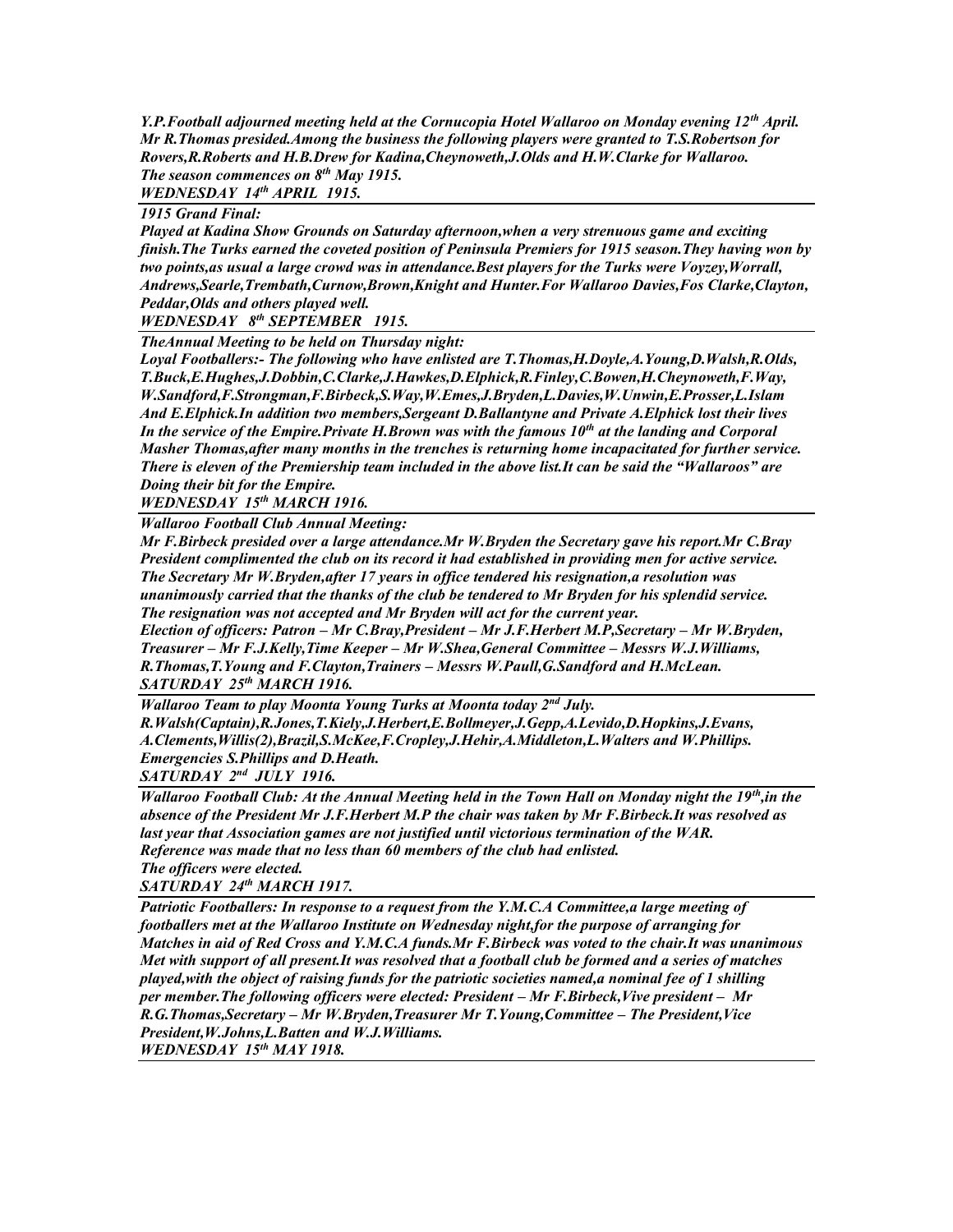*Y.P. Football Association Meeting: Meeting held at Mr Harry Richards rooms Moonta Wednesday evening last 24th.To finalise arrangements for the playing two rounds of matches.*

*In the absence of the President Mr R.Truscott snr was voted to the chair.Delegates present Messrs R.Thomas and W.Bryden - Wallaroo,R.Bonney and M.Darmondy - Federal Rovers,R.Truscott and R.Roberts - Kadina,A.Floyd and P.London - Turks.Letters were received from W.McNiece,Secretary Australia Day – Wallaroo and A.C.Langsford Secretary Red Cross Special Appeal Kadina,asking that matches be arranged in their towns on August 3rd and September 7th respectively in the interest of the said funds.Matches were arranged accordingly,but it was decided that applications for patronage must be made to the respective clubs.*

Applications for the position of Central Umpires were received from Jack Doyle – Wallaroo, Hedley *Raymond – Kadina,W.G.Hand – East Moonta,W.Westley – Wallaroo Mines and J.Whitbread – Wallaroo.All applications were accepted.*

*SATURDAY 27th JULY 1918.*

*PatrioticFootball Match: In connection with the Australia Day celebrations in aid of the Soldiers Fund a football match was played between Point Pearce natives and Wallaroo club at the Wallaroo oval. After an exciting game in which the natives proved their superiority the match ended in favour of the natives by four points.Mr W.Whitehead officiated as central umpire. An afternoon tea booth in charge of the Ladies Committee did good business. The gate takings amounted to 15 pounds. SATURDAY 3rd AUGUST 1918.*

*Y.P.Association: Wallaroo wins Premiership.The final match between the Kadina and Wallaroo clubs on Saturday September 21st for the premiership attracted a crowd reminiscent of pre war days.The competition was in aid of funds for the Kadina War Loan Committee.*

*Final scores Wallaroo 3 goals 14 behinds(32 points) to Kadina 1 goal 1 behind(7 points). WEDNESDAY 25th SEPTEMBER 1918.*

*Wallaroo Football Club: The Annual Meeting of the Wallaroo Patriotic Football Club was held at the Institute on Friday night.There was a large attendance,the Secretary Mr W.Bryden submitted a lengthy and comprehensive report of the seasons operation.The Wallaroo club won the Y.P.Premiership. The sum of 103pounds/7 shillings/6 pence had been raised for the various patriotic funds,and apportioned as follows:- Y.M.C.A 18 pounds,Red Cross Society 17 pounds/11 shillings,Cheerup Society 6 pounds/11 shillings,Australia Day Fund 51 pound/5 shillings/6 pence.The club donated the sum of 7 pounds/18 shillings/4 pence,the individual players also contributed 2 pounds/1 shilling/8 pence. WEDNESDAY 18th OCTOBER 1918.*

*Wallaroo Football Club: The Annual Meeting of the Wallaroo Football Club was held on Thursday night last.Mr F.W.Birbeck was in the chair.Offices appointed as follows: Patron - Mr.P.Symons, President – Mr F.W.Birbeck,Vice Presidents – a number,Secretary – Mr W.Bryden,Treasurer – Mr F.J.Kelly,Auditors Mr P.O'loughlin and Mr S.Majer,Captain and Vice Captain were left over for a later appointment,Selection Committee – Captain,Vice Captain,Secretary and Messrs W.J.Williams and A.Clayton,General Committee – Messrs F.W.Birbeck,H.Brown,T.Young,A.Clarke,P.Symons,L.Batten and W.Bryden,Delegates – W.Bryden and R.G.Thomas,Time Keeper – W.Shea and F.C.Clayton, Shed Stewards – S.Majer and W.Paull,Trainers – S.Grillett,F.Hopkins,W.Paull,E.Peddar,S.Majer and G.Sandford.Goal Umpires – L.Clayton and A.Clarke. WEDNESDAY 19th MARCH 1919.*

*The Wallaroo Football Club concluded a successful season on Saturday,when they meritoriously won the Premiership of the 1919 season.Final scores Wallaroo 6 goals 15 behinds(51 points) to Kadina 5 goals 5 behinds(35 points).Best for Wallaroo J and F Peddar,H.Sellars,D.O'Leary,Bradley Brothers,Clarke Brothers,G.Samuels,L.C.Clayton,W.Moore and J.Evans. WEDNESDAY 17th SEPTEMBER 1919.*

*Wallaroo Corporation at the meeting Monday 20th March gave approval for the Wallaroo Football Club permission to install a Bath Heater.*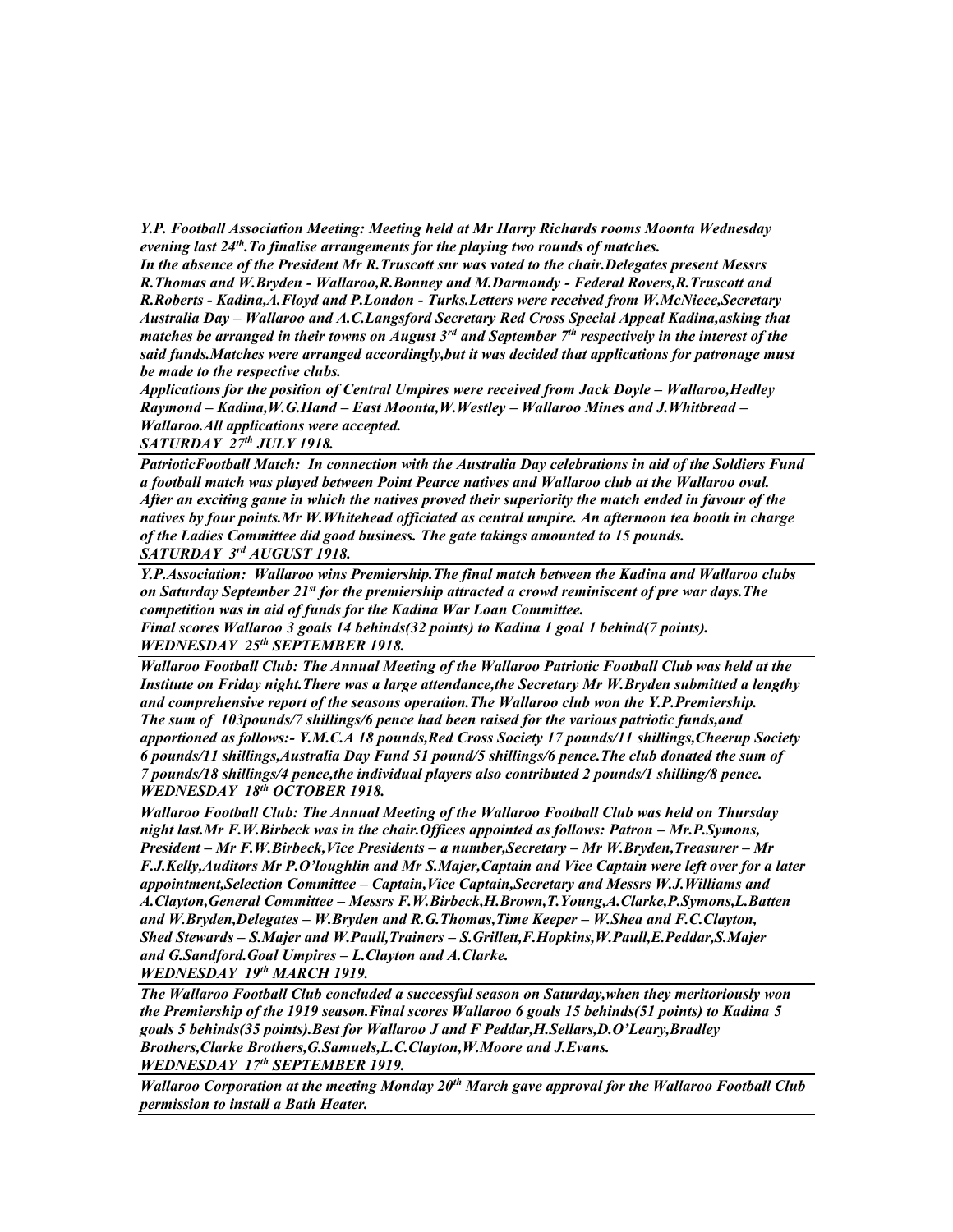*Secretary Honored: Mr W.Bryden who held the position of secretary of the Wallaroo Football Club for a period of 20 years was on Wednesday evening last the recipient of a handsome testimonial from the club.Mr Bryden was owing to other duties been obliged to relinquish the position.The President and others spoke of his services to the club.It was decided to present him with the Olympic Cup,a silver trophy won by the club on three occasions in the premiersghip matches.Mr Bryden in acknowledging the gift,expressed his intention of still remaining an active member of the committee. SATURDAY 29th MARCH 1920.*

*Wallaroo Football Club: At the Annual Meeting held on Wednesday night last,Mr W.Chapman was appointed as Secretary with Mr F.W.Birbeck as President.*

*SATURDAY 29th MARCH 1920.*

*Y.P.Football Association:- Season to open on May 1st.The adjourned meeting with Mr L.H.Shepley President of the Kadina Club in the chair.The following delegates were present: Messrs H.G.Banfield and P.Rogers(Turks),R.G.Thomas and W.C.Chapman(Wallaroo),A.Darmondy and J.H.Roberts(Federal Rovers),R.P.Birdsey and F.W.Harris(Kadina).The Sergeants of Police of Kadina,Moonta and Wallaroo would render every assistance in preventing spectators from encroaching on the playing arenas. WEDNESDAY 14th APRIL 1920.*

*Wallaroo still on top:- Final scores Wallaroo 6 goals 10 behinds(46 points) v Rovers 6 goals 5 behinds(41 points) are premier of the first Premiership.Best for Wallaroo:- Bradley,Peddar(Captain), Evans,McLean,Clayton,Samuels,Clarke and Treglasi.*

*WEDNESDAY 7th JULY 1920.*

*The play off match will take place between Wallaroo and Rovers on Moonta Recreation ground next Saturday.Special trains will run from Kadina leaving at 1.45 pm.*

*WEDNESDAY 1st SEPTEMBER 1920.*

*Football Premiership:- Wallaroo secure honors, final scores Wallaroo 8 goals 13 behinds(61 points) defeated Rovers 6 goals 4 behinds(40 points).*

*WENESDAY 15th SEPTEMBER 1920.*

*Honoring Wallaroo Footballers:-On Tuesday night at the Parish Hall a complimentary social was tendered to the Wallaroo Football Club and supporters by Messrs Clayton Bros. In honor of the team having won the Premiership of the Y.P.Association for 1920. Cr R.G.Thomas( vice president) took the chair over a large and enthusiastic attendance.Various toasts were proposed.The toast to Messrs Clayton Bros. Was proposed by Mr W,Bryden.The chairman said that the club had won the premiershipfor 14 seasons out of 28.Musical items were rendered and supper provided. SATURDAY 18th SEPTEMBER 1920.*

*Football:- A large and enthusiastic crowd attended the meeting of the Wallaroo Club,held Thursday night last.Mr F.W.Birbeck presided: The report presented by Mr W.J.Chapman,showed that the finances were good.Two playing members Messrs S.Treglasi and W.Moore were leaving,but a number of promising juniors are forth coming.Patron - Mr C.L.Bidstrup,President – Mr F.W.Birbeck,Secretary – Mr W.Bryden,Treasurer – Mr F.J.Kelly,Delegates – Messrs R.G.Thomas and W.Bryden,Head Trainer – Mr H.McLean,Coach – Mr W.Peckham.Regret was expressed that the Secretary Mr W.J.Champion could not continue as Secretary,and he was heartily thanked for his services.He was voted an honorarium of 5pound/5shillings.*

*SATURDAY 19th MARCH 1921.*

*Annual Meeting of the Yorke Peninsula Football Association was held at Wallaroo on March 23rd . Mr S.M.Watt(local president) took the chair.The following delgates were nominated and approved:- Wallaroo – R.G.Thomas and W.Bryden,Kadina – R.J.Champion and V.Ronald,Turks – H.C.Banfield and W.Jones,Rovers – C.Brown and H.Henderson.Dr S.Holder offered a Gold Medal for competition by the players of the association and the offer was accepted.The following offiders were appointed:- Patron – Dr S.Holder,Presidents – Dr A.R.Clayton(Moonta) and Mr L.H.Shepley(Kadina) and Mr S.M.Watts (Wallaroo),Vice Presidents – Mr R.S.Richards M.P.(Moonta),Mr M.J.Reed(Kadina) and Mr F.W.Birbeck(Wallaroo),Secretary/Treasurer – Mr R.J.Hughes,Auditors – T.H.Cock and A.L.Floyd,sole arbiter Mr L.H.Shepley.The meeting decided that matches commence on Saturday April 30th Central Umpire fees set at 35 shillings and 2 pounds a match.Boundary Umpires 10 shillings.The question of a B.Grade Association was referred to a special committee.A notice of motion was given to alter the rule respecting the play off matches to be played on neutral grounds instead of neutral towns.*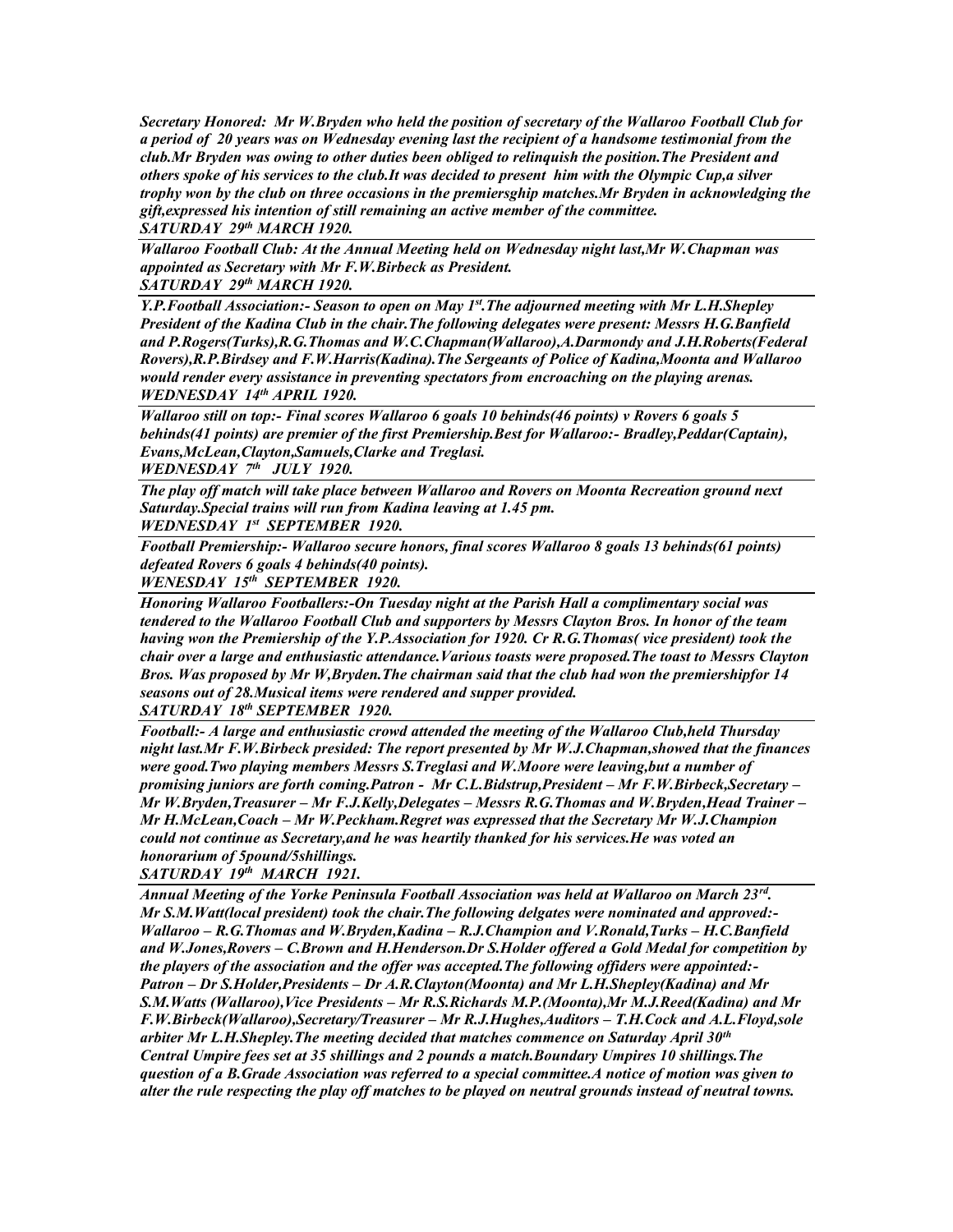*SATURDAY 2nd APRIL 1921.*

*Wallaroo Football Club Teams for the opening match 1921 season:- J.Peddar,F.Bradley,J.Bradley,L.Clayton,B.McLean,W.Burgess,D.O'Leary,L.Tessiere,L.Mutton, H.Cheynoweth,C.Trembath,R.Killmier,F.Owers,R.Clarke,N.Clarke,W.Emes,J.Spry,M.Doyle. Emergency C.Dalby.*

*SATURDAY 30th APRIL 1921.*

*Y.P.Minor Premiership:- Won by Wallaroo in exciting game at Moonta on Saturday last beating an old rival Kadina.Final scores Wallaroo 9 goals 9 behinds(63 points) Kadina8 goals 8 behinds(56 points). WEDNESDAY 22nd JUNE 1921.*

 *Social to Footballers:- A social was tendered to the members of the Wallaroo Football Club by Messrs Clayton Bros on Wednesday night in the Parish Hall.Mr F.W.Birbeck(president) took the chair ,during which he reffered to the prominent position held by the Wallaroo Club in the premiership matches.He predicted that the club would retain the Fulton Shield again this year.Messrs Clayton Bros were thanked for their generous and continuous support of the club.A musical program and card games were provided. The following took part in the program:- Messrs W.Hayes,J.Davey,W.Symons,W.Phillips, J.Whisson,J.Lawson,E.Deer,Rev.T.Willason and Master H.Clayton.Mr S.Martin was accompianist. SATURDAY 30th JULY 1921.*

*Y.P.Football:- Kadina wins Minor Premiership over Wallaroo,in what was a stirring open game and the result was in doubt till the end.Final scores:- Kadina 8 goals 11 behinds(59 points) to Wallaroo 7 goals 9 behinds(51 points).The Central umpire M.Quigley gave one of the best exhibitions in that capacity seen here.*

*WEDNESDAY 31st AUGUST 1921.*

*Wallaroo Football Club:- Annual meeting held at the Druids Hall on Thursday evening.Mr Birbeck was in the chair.The Secretary Mr Bryden presented the annual report and balance sheet.Mr Bryden tendered his resignation as secretary,owing to leaving the district,his resignation was accepted with regret.The following officers were elected:-Patron – Mr C.Bidstrup,President – Mr F.Birbeck, Secretary – Mr J.Stranger,Treasurer – MrT.Kelly,Assistant Secretary – Mr Don O'Leary,Selection Committee – Messrs H.McLean,W.Peckham,Club Captain,Vice Captain and Secretary. General Committee – Messrs T.Young,F.C.Clayton,H.Davies,Don O'Leary with President,Captain,Vice Captain and Secretary.Delegates – Messrs R.G.Thomas and J.Stranger,Goal Umpires – Messrs F.C.Clayton,W.Peckham and G.Jones,Trainers – Messrs H.McLean,A.Clayton,W.Peckham,S.McLean, W.Paull,G.Sandford,F.Hopkins and T.Hopkins.Time Keeper – Mr W.Shea,Scorers – J.F.Birbeck and R.Rowe,Auditors - Messrs H.Davies and L.McLean,Coach – The Captain. WEDNESDAY 15th MARCH 1922*

*Y.P. Football Association:-Kadina beat Wallaroo to be Minor Premiers.Final scores Kadina 17 goals 8 behinds(110 points) Wallaroo 7 goals 13 behinds(56 points).Mr Waters of Adelaide gave a first class exhibition as central umpire.He stated that it was one of the fastest games he had taken part in. WEDNESDAY 28th JUNE 1922.*

*Wallaroo win Minor Premiership of the second half defeating Kadina.With one of the biggest crowds assembled to witness the game.*

*Final scores Wallaroo 5 goals 7 behinds(37 points) Kadina 2 goals 8 behinds(20 points). Wallaroo best players:-O'Leary,Davies,Dalby,Shuttleworth,McLean,Hopkins,Tessiere,Boyce and Burgess.*

*WEDNESDAY 4th SEPTEMBER 1922.*

*Kadina Minor Premiers of the Association defeating Wallaroo.*

*Final scores:- Kadina 7 goals 17 behinds(59 points) Wallaroo 4 goals 17 behinds(41 points). WEDNESDAY 13th SEPTEMBER 1922.*

*Annual Meeting held at the Druids Hall on 8th March.*

*Mr F.W.Birbeck presided,Mr Stranger(secretary) gave his report.*

*The Captain Mr J.Peddar was successful in winning the medal for best all round player in the Y.P.F.A. The record for the year was 93 goals 136 behinds(694 points) against 64 goals 87 behinds(471 points).*

*J.Peddar topped the goal kicking with 16 goals ,C.Trembath and F.Bradley were runners up with 14. The President and Secretary were reelected.Coach – R.Nottage.* 

*It was decided to convene a meeting with the view of forming a junior club.*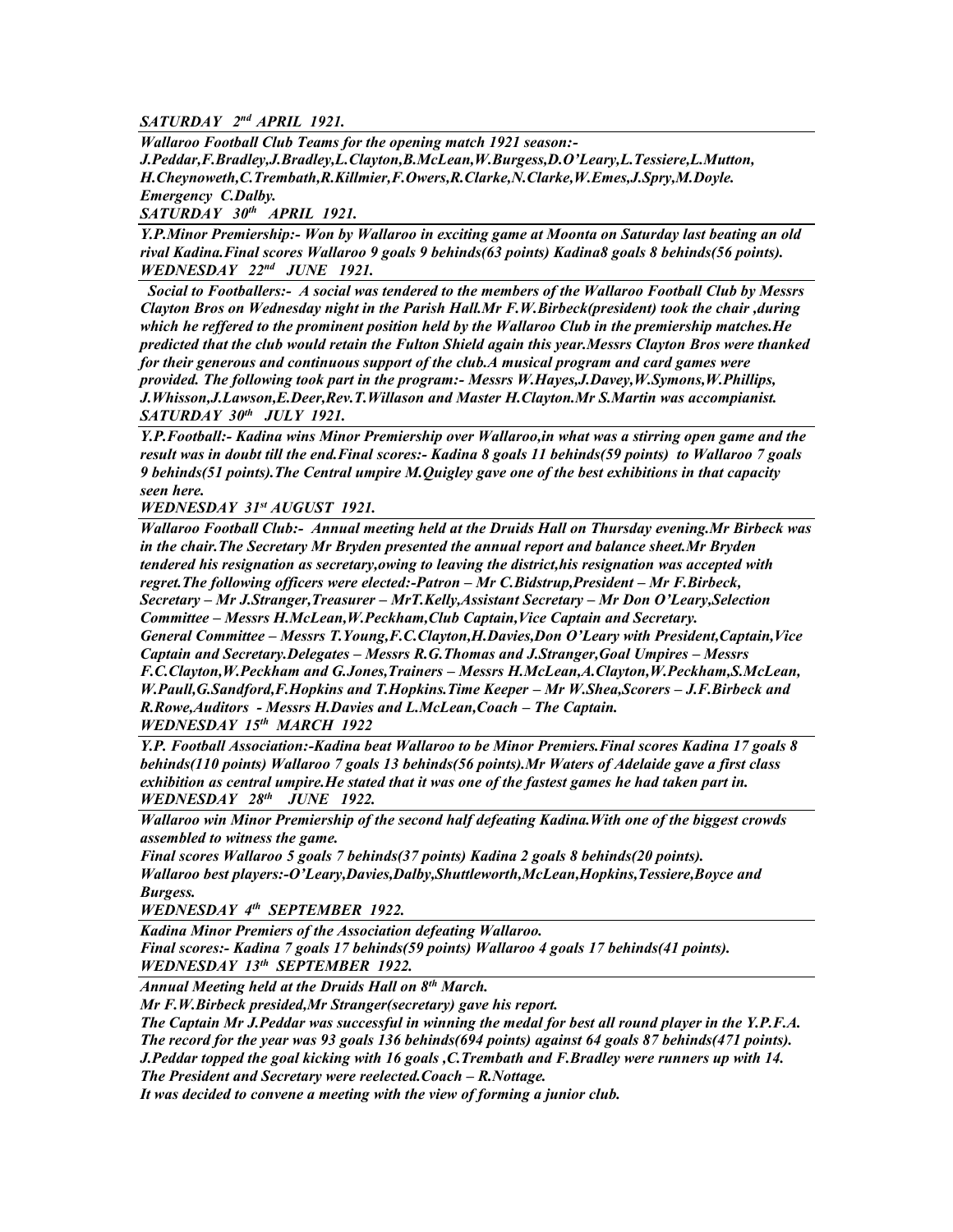## *SATURDAY 17th MARCH 1923.*

*Y.P.Association opened on Saturday last .*

*With Kadina verses Wallaroo at the Kadina Showgrounds.Final scores Kadina 6 goals 8 behinds to Wallaroo 3 goals 2 behinds.Best for Wallaroo:- J.Peddar,L.Clayton,Shuttleworth and R.Killmer. Central Umpire Mr P.Sampson.*

*WEDNESDAY 9th MAY 1923.*

*Y.P.Football:- A record crowd witnessed the match between Federal Rovers and Wallaroo at Moonta,for the Minor Premiership of the second half in conection with the association.The gate receipts totaled 241 pounds a record.Final scores Rovers 7 goals 10 behinds to Wallaroo 4 goals 14 behinds. WEDNESDAY 22nd AUGUST 1923.*

*The Wallaroo Football Club Annual meeting held in the Institute on Tuesday evening 18th,with Mr F.W.Birbeck the Chairman in the chair.The secretary in his report stated that although they had not gained the premiership,but congratulated the players on the splendid improvement made during the season.At the end of the first half we were bottom,but during the second half we worked our way up to Second place.The Gold Medal donated by Mr H.C.Bowne won by L.Clayton for most unselfish player. Gold Medal donated by Mr J.Stranger for most improved junior player was won by G.Buck. A new departive was made during the season in having a chain of smoke socials,tendered by Messrs J.Stranger,H.B.Wall,R.Wall,Geo McKee and A.Clayton,which were highly appreciated and best thanks of the club are due to the donors.A junior club was successfully formed during the season (Wallaroo 11) and several promising juniors were admitted into our team from their ranks.The following were elected as officers for the coming season:- Patron – W.P.Symons,President – re elected,Secretary/Treasurer H.Davies,Assistant Secretary – G.Samuels,Auditors – S.McLean and S.Stranger.* 

*WEDNESDAY 26th MARCH 1924.*

*Y.P.Football:- Association clubs active: "Wallaroo Club" is expected to put a good combinationinto the field.There is much interest amongst the players,the majority of the older players will be available and led by the champion J.Peddar.There are a number of promising juniors and quite a few new men who have recently arrived in the town and are expected to don the Blue and White.Mr Harry Davies has taken over the duties of general secretary from Mr j.Stranger. WEDNESDAY 30th APRIL 1924.*

*Wallaroo still on top,when they gave one of their best displays for the season at Moonta,when Wallaroo played Kadina for the Minor Premiership of the Y.P. Association. Final scores Wallaroo 8 goals 7 behinds to Kadina 6 goals 8 behinds.For Wallaroo all the team played well.*

*SATURDAY 12th JULY 1924.*

*Wallaroo wins the Y.P.Football Association final played at Kadina.*

*In ideal weather,which attracted a crowd of about 3,000 spectators.Wallaroo beat Moonta Turks. Final scores Wallaroo 7 goals 7 behinds to Turks 5 goals 11 behinds.The whole of the 36 players did exceptionally well,D.Searle (Turks) best on ground.*

*WEDNESDAY 17th SEPTEMBER 1924.* 

*Annual Meeting held on Monday evening 23rd March.*

*The president Mr F.Birbeck presided,the secretary's report was presented which showed the past season had been a success.The club winning both minor and major premierships.They were gratified in securing Mr S.Hockinh as football coach from Adelaide,who put the team through solid training for the final and helped raise the sandard of football on the peninsula.The position of Patron,President and Secretary were all re-elected.*

*WEDNESDAY 25th MARCH 1925.*

*Y.P.Peninsula Association: At the adjourned meeting held in the Kadina Town Hall building on Monday evening 20th April it was decided that the season open on Saturday 9th May.The following central umpires were accepted: J.R.Olds(Wallaroo),B.Wallis,P.Sampson,W.Armstrong(Moonta),A.Mashford (Kadina).Owing to the clubs financial position not being so strong,that the charge for admission to Association matches be Adults 11d(plus tax1d) 1/- ,Children 5 1/2d(plus tax1/2d) 6d. WEDNESDAY 22nd APRIL 1925.*

*Wallaroo wins minor premiership played at Kadina on Saturday last.Mr Melville,S.A.League umpired the game and acquitted himself most satisfactorily.Final scores Wallaroo 10 goals 11 behinds to*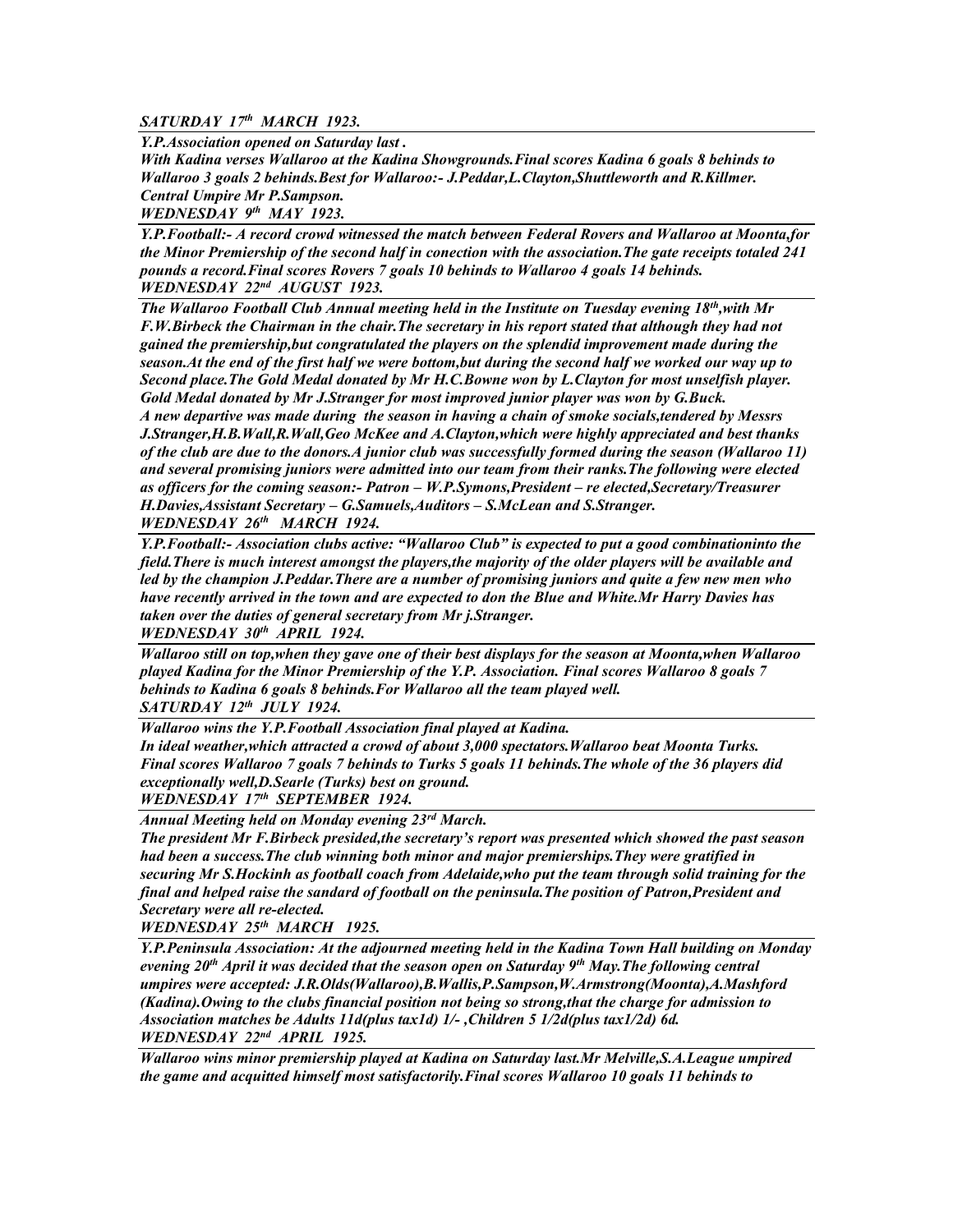*Turks 7 goals 8 behinds.Best players: The whole team of the winners played well.For the Turks J.Brown,Pedler,Evans,Porter,Searle,Spafford. WEDNESDAY 1st JULY 1925*

*Wallaroo oval and Sunday football: At the Wallaroo Council meeting held on Monday night 12th July the use of the oval by the football club was discussed.The following motion was carried: That the oval use by the footballers be granted from 11am to 1pm for the purpose of using the bath and dressing rooms,and that such be confined to players,trainers,and executive members of the senior club. An amendment was moved but lost.*

*SATURDAY 18th JULY 1925.*

*Wallaroo wins Premiership of the Y.P.Association: Played at Moonta on Saturday last 5th September in good weather conditions.Final scores Wallaroo 10 goals 12 behinds to Kadina 9 goals 9 behinds. Best players:- Wallaroo:L.Clayton,Bradley,Brown,Boyce,Peddar,Buck,Young,Lawson and Conaughty. Kadina: Rose,Trenwith,Eddy,Brian,Trenberth and Rodda.*

*WEDNESDAY 9th SEPTEMBER 1925.*

*A team of South Adelaide B.Grade players visited Wallaroo last week and spent a few days in the town. They were accorded a civic reception by the Mayor(Dr W.H.Harbison).On Saturday they played a match at Wallaroo with the senior team premiers of the Y.P.Association.An interesting and enjoyable game resulted in a win for Wallaroo 9 goals 7 behinds to South Adelaide 8 goals 7 behinds,Mr B.Wallis umpired.In the evening at Ranclauds Café a dinner was tendered the Wallaroo club in honor of their winning the Premiership,the visitors were invited besides a number of supporters,Mr F.W.Birbeck in the chair.During the evening presentations were made to Mr J.Peddar(Captain),J.Evans(Vice Captain) and Norman Clarke of a gold watch each,three of the veteran players ,who have intimated their intentions of retiring from the game.The gathering was marked by the enthusiasm shown by the recipients,they each responded.Musical items were contributed by Messrs W.T.Phillips,W.H.Hayes,R.H.Wooley,T.R.Williams and W.Henderson.The South Adelaide men enjoyed the trip.The name of Mr W.O.Jones also helped with the musical items.*

*WEDNESDAY 16th SEPTEMBER 1925.*

*Winner of the Holder Medal for Best and Most Gentleman player of the season was J.Hopkins of the Wallaroo club.(1925)*

*The adjourned meeting of Y.P.Association held Tuesday April 12th . The following central umpires were appointed:-Messrs Rosevear and J.R.Olds(Wallaroo),B.Wallis (Moonta Mines),, and W.R.Moore(Kadina). WEDNESDAY 17th APRIL 1926.*

*Wallaroo Annual Meeting held and some alterations were affected in the personel of the committee and officers.Mr F.W.Birbeck was re-elected President,Messrs T and A.R.Young joint Secretary/Treasurer, Vice President – H.Davies resigned.W.Paull has replaced W.Shea,the veteran Time Keeper of many years,Messrs J.Stranger and J.Woods were re-elected Association Delegates.The Committee are Messrs J.Peddar,J.Evans,R.Nottage,W.Bennett,Captain,Vice Captain and joint Secretaries.The prospects point to a good season and a strong team.It is understood that owing to the financial position the admission charge will be raised to one shilling.The Junior Association will have two teams from Wallaroo ,the Swimmers and Wallaroo Clubs.*

*SATURDAY 24th APRIL 1926.*

*Wallaroo Junior Football: The Annual Meeting was held on Thursday 1st March.The Treasurers report showed the club to be in good financial position.The President MrC.Rusk donated a Medal for competition during the season and this was won by J.Paull,the votes being decided by the umpires. The President Mr Rusk was re-elected,Vice Presidents – Messrs R.Strongman,W.Bennett and H.R.Job, Secretary - Mr L.F.Jones,Treasurer – Mr G.Boase,Committee – President,Captain,Vice Captain, J.Paull,F.Thomas,J.Doyle and Secretary,Selection Committee – Captain,Vice Captain,Secretary,J.Paull and J.Graham,Delegates to Association – K.Davies and L.F.Jones,Proxy J.Paull. WEDNESDAY 5th MAY 1926.*

*Kadina defeats Wallaroo in the first minor Premiership for 1926 at Moonta Saturday 19th June.Final scores Kadina 10 goals 5 behinds to Wallaroo 8 goals 11 behinds. WEDNESDAY 23rd JUNE 1926*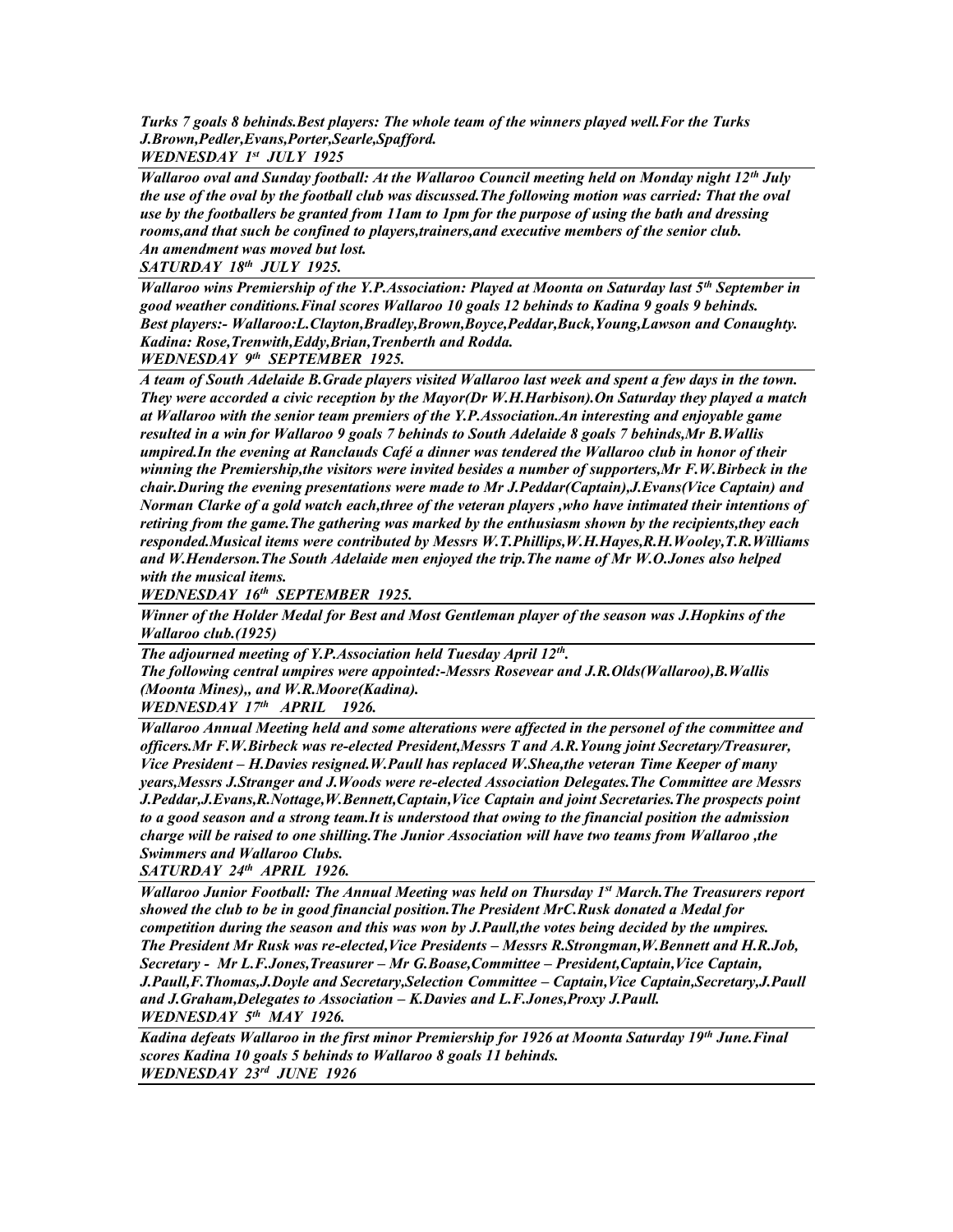# *Yorke Peninsula Football Association:*

*Final held at Moonta Oval on Saturday last August 21st.Kadina 7 goals 12 behinds to Wallaroo 7 goals 10 behinds.As Kadina had won the first minor premiership they by defeating Wallaroo is the holder of the Fulton Shield.Mr G.Quinn the senior League umpire,umpired the match,interpreted the rules with promptness and decision.He missed very little indeed and earned the commendation of players and spectators alike.The number of free marks awarded to either side (including penalties for kicking out of bounds) were Kadina 44 marks,Wallaroo 46.Best for Kadina: Gluis,Rodda,Thomas,Allen,Eddy,Kempster and Trenwith.Wallaroo: Lawson,A and C.Boyce,Edwards,Bradley,Conaughty,Buck and Young. WEDNESDAY 25th AUGUST 1926.*

*Junior Football: After a drawn final game,another was played between Wallaroo Juniors and the Wallaroo Swimmers the final scores Juniors 5 goals 8 behinds to Swimmers 4 goals 2 behinds.After the match supporters of the Wallaroo Juniors carried the Captain J.Paull shoulder high to the dressing room.Mr H.Rosevear(Coach) and Mr S.Walsh(President) of the Swimmers congratulated the winners.Best for the winners it was hard to separate J.Paull and E.Buck.Mr J.Olds had charge of the game and very good exhibition of umpiring.*

*WEDNESDAY ? SEPTEMBER 1926.*

*Wallaroo Swimmers Annual Meeting held on Tuesday 8th,when good numbers and intending members were present.Great appreciation was shown by the for the help and advice given them last season by the hon coach(Rosevear) and it was unanimously decided to ask him to accept the position for the coming season.The secretary was also asked to convey the thanks of the members to Sergeant E.Eyre for the handsome trophy he presentedto the best Swimmers player in last years final match.It was resolved to present the joint secretaries F.Errington and W.Phillips and the head trainer Mr R.Kerslake with a small kit bag in recognition of services rendered.A committee was formed to obtain a small tablet for the grave of their late clubmate A.Sandford.The club sincerely thanked all who helped financially or in any way last season.The following were elected as main officers for the coming year:- Patron – Mr H.B.Wall,Vive Patrons – Srgt E.Eyre and Mr E.B.Williams,President – Mr S.Grillett,Secretary – Mr F.Errington, TreasurerMr W.Phillips,Coach – Mr H.Rosevear,Delegates – Messrs F.Errington and S.Grillett,Proxy – W.Phillips,Selection Committee – Captain,Vice Captain,R.Kerslakeand D.McLean. WEDNESDAY 16th MARCH 1927.*

*Wallaroo Football Club and the Oval: A deputation from the Wallaroo Football Club consisting of Messrs J.Stranger and J.Woods was introduced to the Wallaroo Corporation on Monday evening by Cr P.A.Edwards.Mr Stranger said they had been deputed to approach the Corporation in regard to the rental of the pval for the coming season.After many questions and much discussion it was resolved on the motion of Crs E.Donell and P.A.Edwards that the Wallaroo Football Club be charged 5 pound a match for the use of the oval and grandstand.*

*SATURDAY 9th APRIL 1927.*

*Kadina and Wallaroo Junior Association: Annual Meeting which was held at the Kadina Central Hotel,when the chairman presided over a good gathering.The election of officers results: Patrons - Dr S.E.Holder and Mr F.B.Williams,President – Mr C.Ruch(Wallaroo),Mr R.P.Birdsey(Kadina), Mr W.Pearce(Tickera),Vice Presidents – Messrs A.Clayton and H.Davies(Wallaroo),Mr*  K.Sandercock(Kadina)Mr A.D.Bruce(Alford),Secretary/Treasurer - Mr H.W.McNeilly,Arbiter -*Mr C.M.Pearson,Auditor Mr E.Cornelius,Club Delegates – Messrs S.McInerney and J.Wilton(Kadina), C.Brown and C.Milne(Rovers),F.Errington and S.Grillett(Wallaroo Swimmers),L.F.Jones and H.Brown(Wallaroo Juniors),R.M.Easther and M.Kelly(Alford),J.Mann and C.Heath(Tickera).Rule seven was altered to read"All play off matches to be played in a neutral town". SATURDAY 30th APRIL 1927.*

*Wallaroo won minor premiership played at Moonta on June 18th . Final scores Wallaroo 7 goals 13 behinds to Kadina 6 goals 9 behinds. Best for Wallaroo – Edwards, Lawson,Drew,Buck,Moyle,Smith,Young and Paull.Kadina – Mitchell,Eddy,E.C.Phillips,Trenberth, Heath,Roberts and Flint. WEDNESDAY 22nd JUNE 1927.*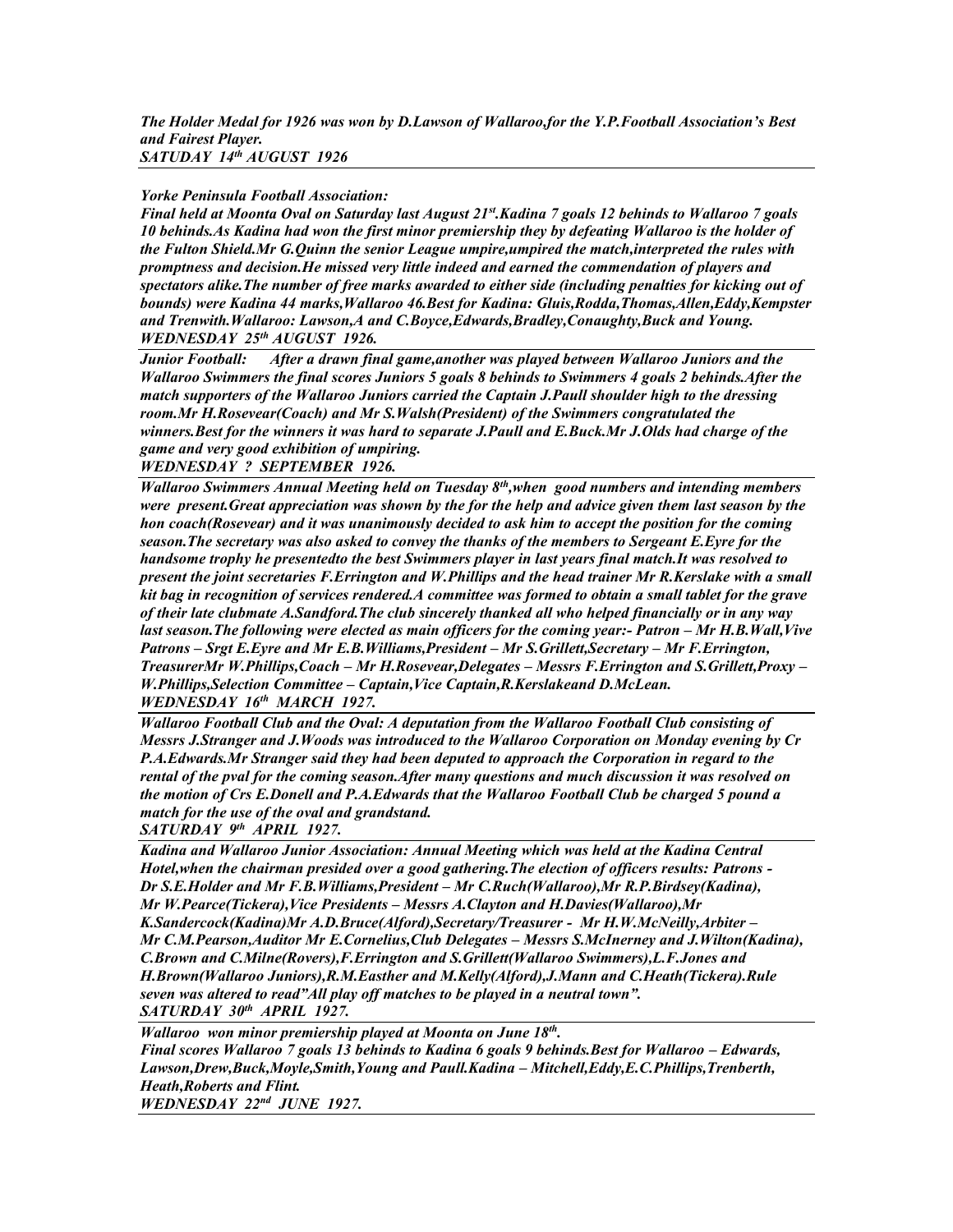*Wallaroo wins Premiership match at Moonta on Saturday 27th August under excellent weather conditions.The standard of play was decidedly poor,with little good flashes.* 

*Final scores Wallaroo9 goals 7 behinds to Kadina 4 goals 15 behinds.Best players:all Wallaroo team played well,Graham,Edwards and Lawson being most conspicuous.Kadina was well served by Heath,A.Trenberth,Eddy,Byran and Davies.*

*WEDNESDAY 31st AUGUST 1927.*

*Wallaroo Junior Football Club meeting held on Tuesday 3rd April,when Mr L.McLean presided over a large attendance of members and players.Mr L.McLean was re-appointed as President.In the Secretaries report,that although the team was not successful in winning the premiership,we were beaten in the Semi final by Tickera after a good game.The standard of football in the junior association was very high last year.I would also like to congratulate Messrs M.Paddick,G.Moyle and J.Paull upon their promotion to senior ranks.Several conferences were held during the year with the senior football committee,the Swimmers committee,and representatives of our own club which helped to keep the three clubs in touch with one another.Our best thanks are due to Mr R.Edwards who presided over such gatherings.One cannot let pass the wonderful work done by the dance committee with Messrs Moore and Graham as joint Secretaries,also the Ladies committeeMesdames J.Doyle,Rowe and Maddison.Also the coach and head trainer.*

*SATURDAY 7th APRIL 1928.*

*Wallaroo Minor Premiers:Stirling game at Moonta.*

*Played at Moonta Oval on Saturday 16th June between Wallaroo and Kadina.Before a large,crowd gate receipts 104 pounds.The game was in the charge of Umpire Rohrig(Adelaide) who has many Agrade matches to his credit.Final scores Wallaroo 12 goals 13 behinds to Kadina 12 goals 9 behinds.Both teams played well,the two outstanding figures were Edwards(Wallaroo) and Gann(Kadina)who rendered yeoman service to their respective sides. Best players besides the ons mentioned were, Wallaroo – Bradley, W Lander,Payne,McLean and J.Graham.Kadina – Kessell,Champion,Richards,Bailey and Borden. WEDNESDAY 20th JUNE 1928.*

*Kadina wins Premiership at Moonta Oval on Saturday 8th September.The gate takings were 150 pounds, with a large crowd present.Mr G.Rohrig of the Adelaide League,had charge of the game,he gave a good exhibition of unpiring and was prompt in his decisions.Final scores Kadina 11 goals 14 behinds to Wallaroo 9 goals 16 behinds.Goal Kickers for Kadina - Barnden 3,F.G.Phillips 2,C.Heath 2,E.Phillps,K.Bailey,McKenzie and Kessell 1 each.For Wallaroo - H.Graham 7,Campbell and Boyce 1 each.Best players Kadina – Eric Gann,C.Heath,C.Flint,K.James,R.Byran and K.Bailey.Wallaroo – H.Graham,E.Steer,P.Miller,A.Boyce,G.Moyle and W.Campbell. WEDNESDAY 12th SEPTEMBER 1928.*

*Y.P.Football:Annual Meeting held at Wallaroo on Tuesday evening 26th March,when a good attendance,delegates were present.Mr T,Young being in the chair.The annual report was presenred by the Secretary(Mr H.W.McNeilly)and adopted.The result of the Holder Medal was awarded to E.Gann of Kadina.Correspondence from the ButeFootball Club,seeking affiliation with the Y.P.Association,after discussion it was decided not to entertain the application.The chairman the presented the Fulton Shield to the Kadina ClubPremiers for 1928 .Mr F.Spurling(Delegate) accepted shield on behalf of his club. Among the officers elected were: Patron – Dr S.E.Holder,Presidents – Mr R.W.Herbert(Kadina),Mr P.A.Edwards(Wallaroo),Mr R.S.Richards M.P.(Moonta),Mr J.H.Bussenchutt Jnr.(Paskeville). Vice Presidents – Mr W.J.Reed(Moonta)Mr G.T.Herbert(Kadina)Mr H.Davies(Wallaroo), Dr C.Piper(Paskeville),Secretary/Treasurer - Mr W.H.McNeilly.Mr F.W.Birbeck was made a Life Member of the Association.The season to open on 11th May. SATURDAY 20th MARCH 1929.*

*Wallaroo Juniors Annual Meeting held on Monday evening 8th April.Mr L.McLean was in the chair.The main officers for the 1929 season: President – Mr L.McLean,Vice Presidents – Messrs W.H.Benett,W.Hughes and H.B.Wall,Secretary/Treasurer – Mr L.F.Jones,Coach – Mr B.McLean. WEDNESDAY 27th APRIL 1929.*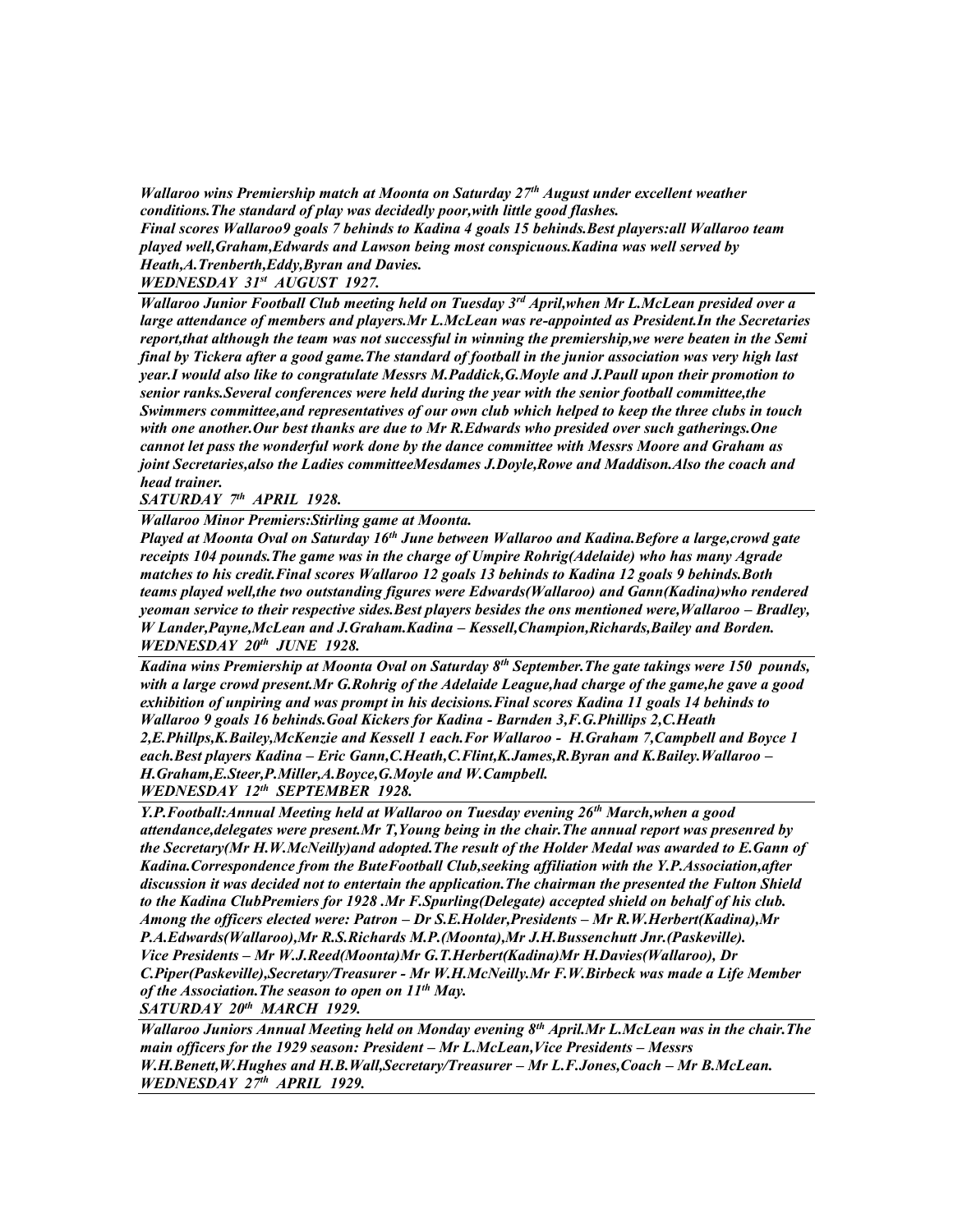*Y.P.Football:Wallaroo wins Minor Premiership at the Moonta Oval last Saturday.Umpire G.Rohrig of the S.A League had charge of the game sometimes he let the game get out of hand.Final scores Wallaroo 13 goals 13 behinds to Kadina 10 goals 12 behinds.No best players given although a Woodrow hat donated to the Kadina best player was won by K.Kessell.*

*WEDNESDAY 3rd JULY 1929.* 

*The Premiership Match: Exciting contest won by Kadina ,the match was well contested with players on both sides playing top football.It was well umpired by Mr Rohrig.Final scores Kadina 12 goals 15 behinds to Wallaroo 11 goals 11 behinds.Among the best players were for Kadina – K.James(who won the Srgt A.Willington trophy),K.Bailey,A.Plumb,M.Roberts and M.McCartey,for Wallaroo E.Gann,J.Graham,E.Steer (these three stood out above their team mates),others mentioned A.Anderson,F.Errington and B.McLean.*

*WEDNESDAY 18th SEPTEMBER 1929.*

*Wallaroo Club Annual Meeting: Junior Football: Held on Friday 25th April.Mr L.McLean presided as chairman.He made special reference to Mr L.F.Jones who has occupied the position of Secretary since 1923.The membership fee was fixed at 2 shillings.The following were the main officers elected: Patrons – Messrs F.J.Pengelly and W.Ward,President – Mr W.Bennett,Vice Presidents – Messrs W.Chapman,H.B.Wall and J.Olds,Secretary/Treasurer – Mr L.F.Jones,Selection Committee – Messrs L.F.Jones,L.P.McLean,K.Willis,P.Evans and J.Ladner.*

*WEDNESDAY 30th APRIL 1930.*

*The Annual Meeting of the Wallaroo Football Club of 1930 could not be recorded due to poor state of print.* 

*Y.P.Football Final played at Moonta on Saturday 30th August between Kadina and Bute.Won by Kadina 15 goals 14 behinds to Bute 11 goals 22 behinds.*

*WEDNESDAY 3rd SEPTEMBER 1930.*

*Wallaroo Football Club: The proposal of the Wallaroo Football Club to build a club and dressing room on the local oval area,was before the Wallaroo Council at Monday nights meeting,consequent on the receipt of a letter from the Secretary(Mr F.J.Pengelly) to that effect,the letter stated that the clubroom would be built of stone and pug,faced with lime and sand,the dimensions would be 20ft by 40ft.After much discussion it was finally approved subject to the works committee.*

*WEDNESDAY 1st OCTOBER 1930.*

*Wallaroo Corporation Meeting held Monday 16th February.Correspondence from Wallaroo Football Club asking for four electric light poles to carry the light to the new clubroom at the oval,also enquiring whether any old cable were available for linking up.It was moved and carried that any posts or materials required by the Football Club be given to the club for the extension of electric light. WEDNESDAY 18th FEBRUARY 1931.*

*Annual Meeting Wallaroo Football Club was held in the new hall at the oval on Thursday evening the 19th.The Chairman(Mr P.A.Edwards)presided over a very large attendance,he said he was pleased to be first to preside in the new hall.The officers elected were: Patrons – Mayor Mr D.F.Warmington,Messrs H.B.Wall and W.H.Ward,President – Mr P.A.Edwards,Vice President – several,Secretary/Treasurer – Mr F.J.Pengelly,Auditors – Messrs Nottage and L.McLean.The President also spoke of the excellent services of the Head trainer Mr Jas Buck had been a hard worker for many years and the meeting thought it only right that he should be made a Life Member of the club.Mr Buck duly acknowledged the honor bestowed upon him.A minute was also taken recording the services of Mr J.Stranger,who for the past ten years had acted as Delegate and always had the Clubs welfare at heart.Mr Stranger was unable to attend due to sickness and the Secretary was asked to convey the clubs appreciation of his valuable service.*

*SATURDAY 28th MARCH 1931.*

*Kadina gain minor Premiership,"a bumpy game".On Saturday July 25th Wallaroo and Kadina met at Wallaroo.The weather was most unsuitable for football with a strong breeze blowing straight down the field,plus poor umpiring by Mr N.Wright.Final scores: Kadina 13 goals 11 behinds to Wallaroo 10 goals 12 behinds: Best players Kadina – McDonald,McCarthy,Gann,Roberts and Freebairn.Wallaroo – Barker(played brilliantly),Lander and Buck.*

*WEDNESDAY 29th JULY 1931.*

*Football Y.P.Association meeting held at Kadina on Monday evening.All clubs were represented and Mr Z.Woods President of Wallaroo club presided.The following officers were elected: Patron – Dr*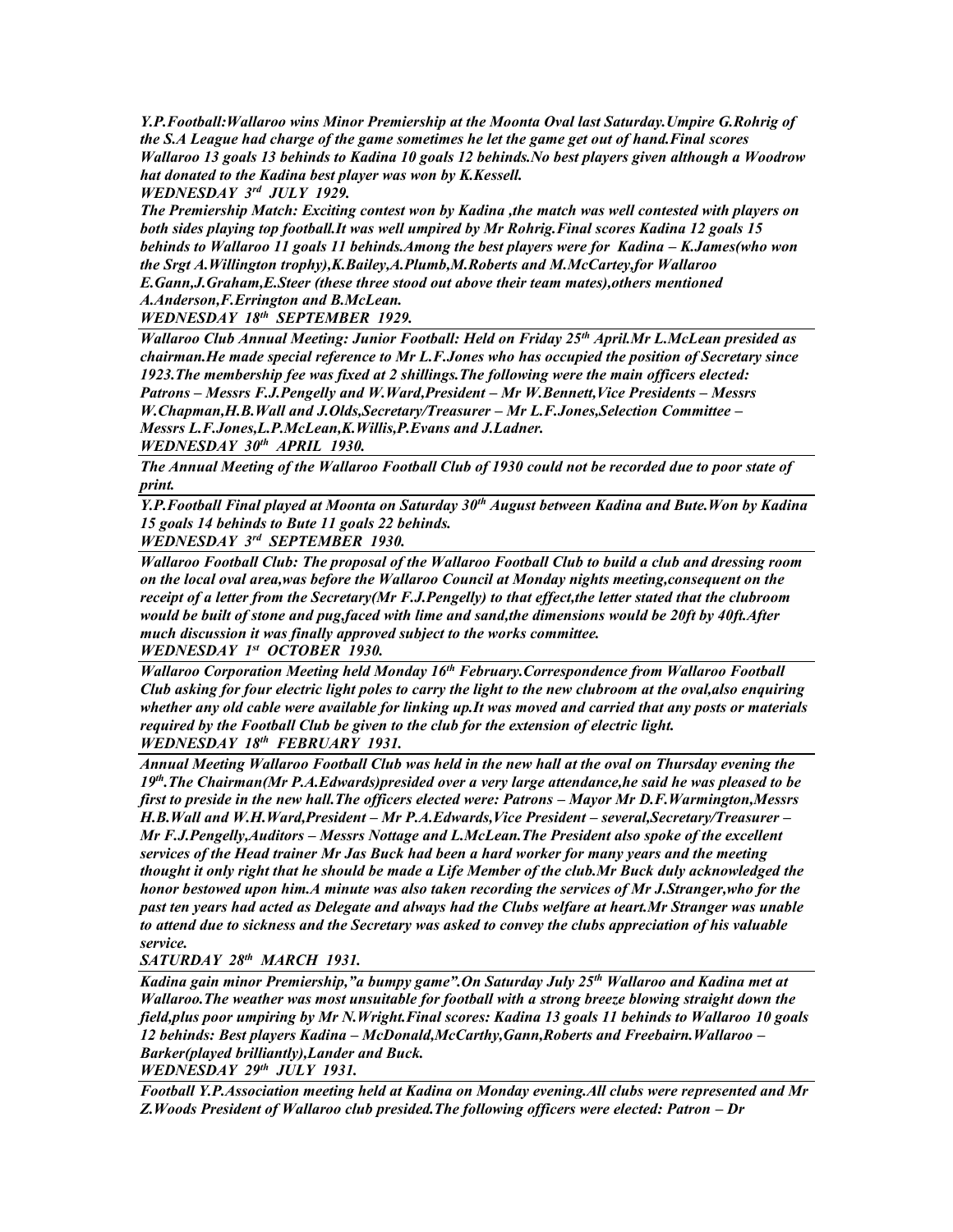*S.E.Holder,Secretary/Treasurer Mr H.W.McNeilly,Auditors – Messrs C.Larcombe and E.Cornelius,sole Arbitor Mr J..Stranger.Dr Holder was made a Life Member of the Association. WEDNESDAY 19th APRIL 1933.*

*Wallaroo Football Club Dance: A "Blue and White Ball",arranged by the combined Wallaroo Football Clubs was held in the Wallaroo Town Hall on Wednesday night.The ball was tastefully decorated,music supplied by the Wallaroo Syncopators.Mr J.Lander was M.C .It was in connection with the Queen contest,Miss Beryl Wall was crowned Football Queen by the Mayor Mr Harbison.The other Queen entrants were Miss L.Ward,K.Brown and M.Lander. A delicious home made supper was served during the interval in the dancing.Mr F.R.Bickley with a strong committee of ladies and gentlemen carried out the arrangements.The result a very successful social event.*

*SATURDAY 3rd JUNE 1933.*

*Y.P.Football: Wallaroo Eliminated in the Preliminary Final on Saturday 16th September at Wallaroo,umpire was Currie. Final scores Kadina 8 goals 8 behinds to Wallaroo 7 goals 5 behinds.Frees Wallaroo 10, Kadina 5.Umpire Currie gave a fairly good exhibition,marred occasionally by inconsistency.*

*1933.*

*Meetings in conection with the Wallaroo Football Club, held on April 5th and 12th when Mr Woods presided over a good attendance, players and supporters.The financial position read by the Secretary and considered very satisfactory.The following officers were elected for the coming year: Patrons – Messrs H.B.Wall,W.H.Ward,W.L.O'Connor and T.L.Liddy, President - Mr P.Edwards,Vice Presidentsseveral, Secretary - Mr O.Cross, Delegates – Messrs R.Humphreys and A.Hocking,Proxy – Messrs P.Edwards and O.Cross.They were the main officers.Mr B.McLean who was retiring from playing football has been made a Life Member of the Club,in recognition of his valued services. STURDAY 14th APRIL 1934.*

*Turks defeat Wallaroo in Semi Final: At the Kadina Show Grounds on September 15th before a good crowd.Final scores Turks 13 goals 17 behinds to Wallaroo 12 goals 9 behinds.Wallaroo will meet Kadina in the Preliminary Final. Kadina too strong for Wallaroo. Fina scores Kadina 19 goals 13 behinds to Wallaroo 13 goals 16 behinds.*

*WEDNESDAY 26th SEPTEMBER 1934.*

*Mail Medal was won by R.Lander of the Wallaroo Club and M.Trengove of Bute won the Holder Medal. 1934.*

*Port Wallaroo defeats Wallaroo in the competition on Saturday last at Moonta August 31st. Port Wallaroo played superior football to defeat Wallaroo by a margin of 62 points.The game produced some splendid football.Umpire Thomas(S.A.League) controlled the game throughout with consistent and promptness.Final scores Port Wallaroo 18 goals 16 behinds to Wallaroo 9 goals 8 behinds.Frees Wallaroo 7,Port Wallaroo 7. For the winners all played well,Wallaroo best: Buck,Jamieson,Westlake,Goodier and Chandler. WEDNESDAY 4th SEPTEMBER 1935.*

*East Moonta defeats Port Wallaroo: Final scores East Moonta 13 goals 13 behinds to Port Wallaroo 10 goals 7 behinds,played at Kadina Show Grounds. Best for the winners Gilbert,Woodward,Wallis and K.Pryor, for the losers Lander,Evans,Warner and Wilson.*

*WEDNESDAY 18th SEPTEMBER 1935.*

*1935 Mail Medal to R.Lander Captain of Port Wallaroo.* 

*Y.P. Football Association: On Tuesday July 21st at the Executive meeting passed the following motion unanimously: That this Association go into recess and that Mr T.J.Davies be appointed custodian of the Fulton Shield,that all accounts as presented by the Secretary be paid and ha be empowered to dispose of the Uniforms,Footballs and other property.*

*SATURDAY 25th JULY 1936.*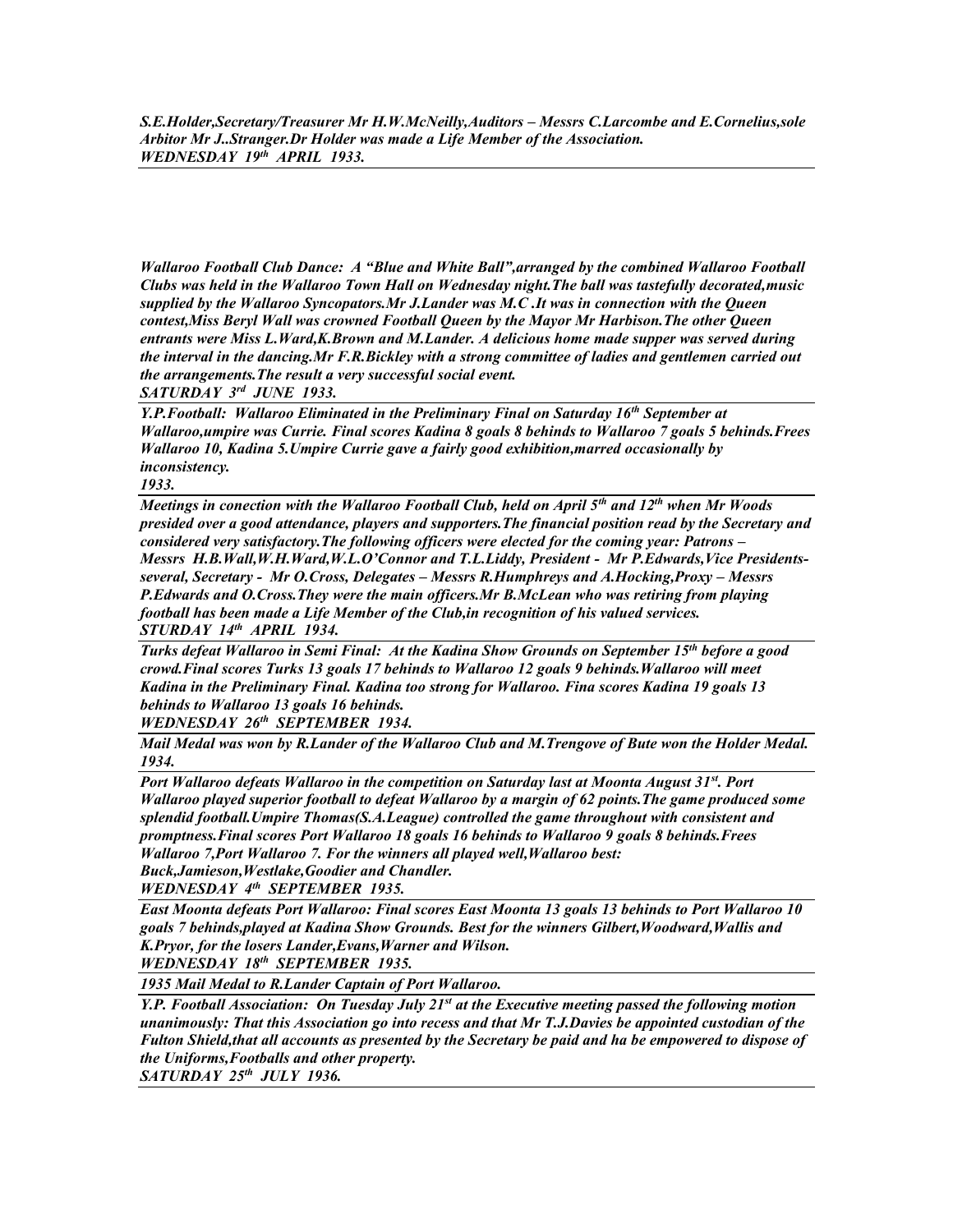## *Y.P.Football :SUCCESSFUL REVIVAL OF ASSOCIATION.*

*League Officials visit three towns:The S.A.National Football League: The chairman of the league(Mr T.B.O'Halloran),the Deputy Vice chairman(Mr J.J.Woods),Secretary of the league(Mr T.S.Hill) and others addressed meetings at Kadina,Moonta and Wallaroo on May 4th and 5th.Maitland and Curramulka Clubs were admitted to the Y.P.Football Association.At the three town meetings it was decided to reform the clubs and Association.Mention was made that (H.C.A.Harrison who lived till 91) was the founder of the Australian Game and that Mr Duncan still alive was the first field umpire.On 5 thMay at Kadina a conference of delegates of the Y.P.Association decided to re-organise and place teams in the field this season.Also after further discussion it was unanimously carried that Maitland and Curramulka be admitted to the Association.Norwood and Port Adelaide to play a match at Kadina on Saturday 15th May.*

*SATURDAY 8th MAY 1937.*

*The season for the Y.P.Association will open on May 29th when Kadina plays Wallaroo and Curramulka plays Maitland at home,Moonta will have a bye.*

*SATURDAY 15th MAY 1937.*

*Norwood v Port final scores : Norwood 13 goals 9 behinds to Port 13 goals 8 behinds.*

*Wallaroo Football Club: At the meeting held on Thursday evening last,when Mr P.A.Edwards presided when various officials were appointed.*

*WEDNESDAY 19th MAY 1937.*

*Football: The Curramulka – WallarooSemi Final played at Maitland on Saturday 7th August before a record crowd estimated at about 1000 and over 200 cars lined around the oval.Right up to the last minute the game was anyones,with weather ideal. Final scores Curramulka 10 goals 11 behinds to Wallaroo 10 goals 7 behinds: best players for the winners F.Plumer,L.Short,R.Matheson and C.May.The losers R.Olds,S.Kempster,G.Smith and S.Westlake(best on ground). WEDNESDAY 11th AUGUST 1937.*

*Wallaroo v North Adelaide Ramblers,in the final game of the season at Wallaroo oval 11th September. The visitors included in their ranks two ex Wallaroo players in "Shorty and Polly" Smith who received a great cheerio.The game was affected by a strong westerly breeze.Final scores: Wallaroo 10 goals 12 behinds to Ramblers 8 goals 4 behinds.Best for Wallaroo: Pedder,Clayton,Paull and Westlake. Ramblers: Tuckey,Herriman,A.Smith and L.Smith. WEDNESDAY 22nd SEPTEMBER 1937.*

*Wallaroo Football Club: Annual meeting held at clubrooms on Thursday March 24th.The President Mr P.A.Edwards presided.The prospect for the coming season was considered as good,the club is fairly well off financially.The following were elected as main officers: Patron – Mr A.B.Laurenti,President – Mr P.A.Edwards,Secretary - Mr E.S.Ware,Treasurer – Mr G.D.Buck,Delegates to Association – Messrs H.McAlees and W.Paull Snr,Coach – Mr J.Lukeman,Auditors – Messrs F.Errington and G.R.Furner. WEDNESDAY 30th MARCH 1937.*

*Y.P.Association Mail Medal has been won by R.Lander of Wallaroo Club, finishing one vote ahead of H.(Dribbler)Hawke of Curramulka(who by the way was last years Magarey Medallist in the S.A.N.F.L.), G.Downs of Moonta in third place.Lander had won the medal in 1934 and 1935.In 1936 he stripped for Port Adelaide in the S.A.N.F.L. and in 1937 he was runner up to G.Downs.Bob Lasako won trophy for fairest and best player in his own club and a gold medal presented for the best placed man in the side. WEDNESDAY 7th SEPTEMBER 1938.*

*Grand Final 1938: Contested at Kadina Show Grounds on Saturday September 8th,when a large crowd was present.Final scores Moonta 13 goals 13 behinds to Wallaroo 9 goals 6 behinds. Best players Moonta – Downs,Saunders,Brendt and Champion, for Wallaroo – Lander,Clayton,Westlake and Boyce. WEDNESDAY 14th SEPTEMBER 1938.*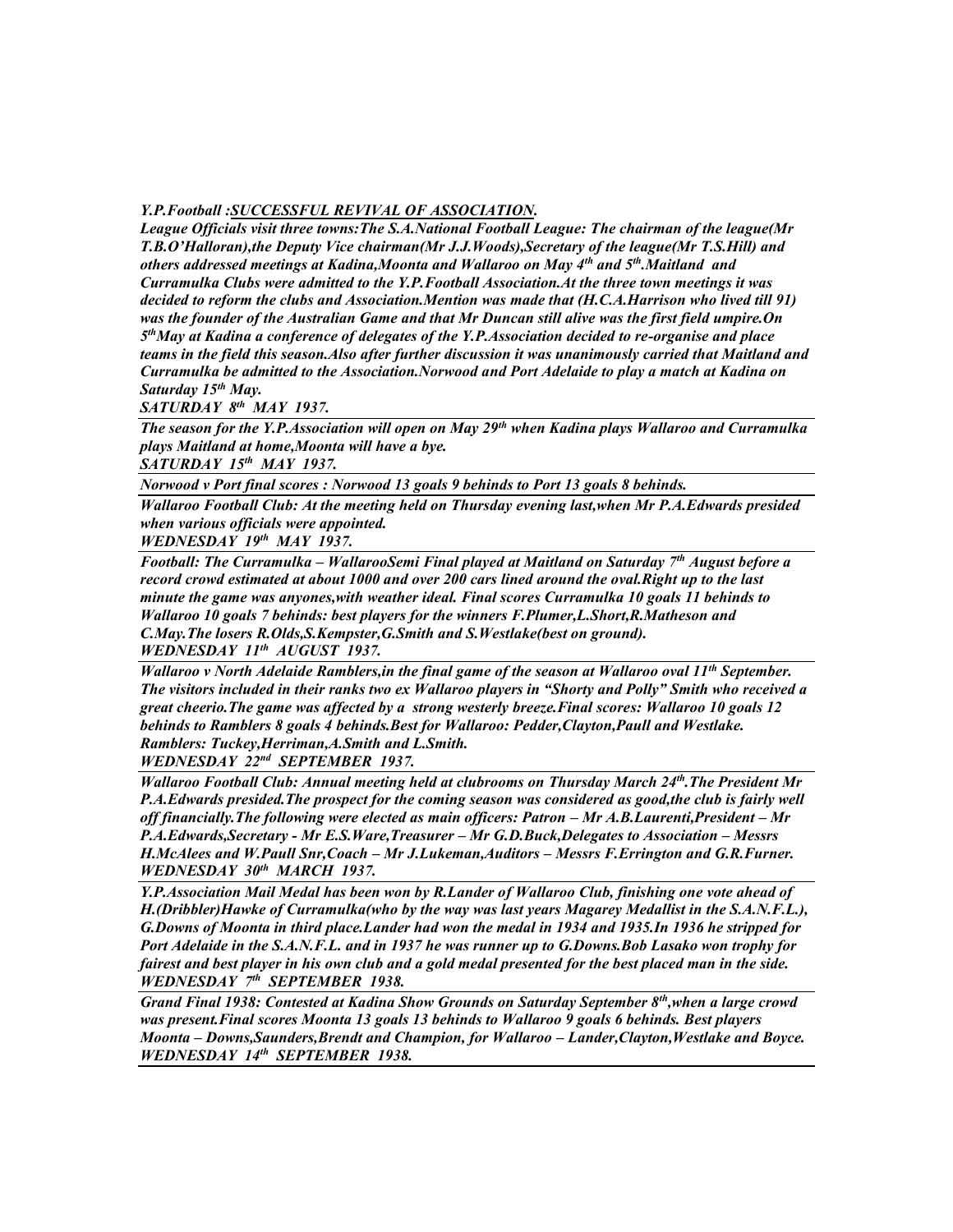*Watervale Football Club visits Wallaroo and plays the Wallaroo team: Final scores Wallaroo 16 goals 11 behinds to Watervale 9 goals 7 behinds.Best for Wallaroo – Westlake,Ware,Clayton and Chittleborough, for Watervale – Holman,Graces,Pengilly and Longmire. SATURDAY 1st OCTOBER 1938.*

*Wallaroo Football Club: Annual Meeting held on Monday April 3rd at the clubrooms.The Mr P.A.Edwards took the chair.The financial statement was read by the club Secretary Mr E.S.Ware,it showed a good credit balance.Messrs W.Paull L.Hopkins,T.Simpson and E.S.Ware who had worked hard in arranging a series of helpful dances.The following were elected for the coming season: Patrons – Messrs A.B.Laurenti and G.Baker,President – Mr P.A.Edwards,Secretary – Mr E.S.Ware, Treasurer – Mr G.D.Buck,Delegates to the Association – Messrs H.McAlees and W.Paull,Selection Committee – Captain,Vice Captain,Coach,Head Trainer and B.McLean(outside selector). SATURDAY 15th APRIL 1939.*

*Wallaroo Football Club social evening held on Monday night last the 27th.The usual good attendance and entertainment was enjoyed by all.During the evening a letter was read to the club from Dr C.E.C.Wilson well known in Kadina and Wallaroo District,who was President of the Wallaroo Football Club in 1913.He has offered the club a enlarged photograph of the Wallaroo Team that went Premiers in the 1913.This offer has been gratefully accepted.A hot pasty and coffee supper was enjoyed by all. SATURDAY 1st JULY 1939.*

*Port Victoria Premiers of the Y.P.Association for 1939.This match was played at Moonta, was a hard fought game and the standard of the highest order at times.Final scores Port Victoria 15 goals 12 behinds to Wallaroo 13 goals 9 behinds.Main goalkickers Pt Victoria – Collins 5,Gibson 4, Wallaroo Boyce 3.Mr W.Shea presented the trophy for best player on the Wallaroo side on Saturday which was won by S.Westlake.The umpire King gave a satisfactory exhibition.*

*WEDNESDAY 13th SEPTEMBER 1939.*

*Wallaroo Football Club: Seasons Trophies Mr K.Thomas has indicated his willingness to donatea gold medal for the fairest and best player for the 1940 season.Mr Don Walsh is donating a medal for the most improved player.Mr A.Penney is also making a donation to the club.The members and officials are most grateful to these donors and generous supporters who have made donations this year.The players are training hard for the first match against Moonta.The proceeds of this match are for the local Fighting Forces Fund.*

*WEDNESDAY 24th APRIL 1940.*

*Kadina defeats Wallaroo in the 1940 Grand Final played at Moonta.Final scores Kadina 18 goals 10 behinds to Wallaroo 16 goals 12 behinds.Best playersfor Kadina – Gerke,V.Westlake,L and R Champion Wallaroo Boyce,Lander,Chittleborough and Stagg.Umpire Melville gave a satisfactory exhibiyion,in a game full of vigor and action.*

*WEDNESDAY 7th AUGUST 1940.*

*Wallaroo Football Club: Presentation to Mr G.D.Buck: Held at the clubrooms on Tuesday 13th August. The season trophies were presented and a farewell tendered to Mr G.D.Buck the popular Treasurer and ex captain of the club of a few years ago.The President Mr P.A.Edwards after making the presentations to the various players took the opportunity of saying farewell to Mr Buck,who is leaving Wallaroo to take up a position at Arthurton.Tributes were paid to Mr Buck for his services to the club,a presentation was made to him.Following this Bob Lander received a gold medal for the fairest and best player for the season,the medal was presented by Mr K.Thomas.M.Fiedler ,runner up,presented by Mr A.Rosser. M.Boyce gold medal for the seasons most improved player was presented by Mr D.Walsh,R.Jenkins, runner up presented by Mr I.Lower.An enjoyable varied program followed.A tasty supper terminated a most enjoyable social.*

*SATURDAY 17th AUGUST 1940.*

*Mail Medal winners M.Fiedler (Wallaroo) and I.Larwood (Kadina) having received 13 points each from the umpires votes,for the fairest and best player in the Y.P.F.A for the current season,the Mail sponsors of the gift,have generously decided to award a medal to each of the successful players. WEDNESDAY 21st AUGUST 1940.*

*Will carry on this season: At a meeting of the Wallaroo Football Club held on Monday 31st March and chaired by the President Mr P.A.Edwards.A large attendance of members discussed whether the club*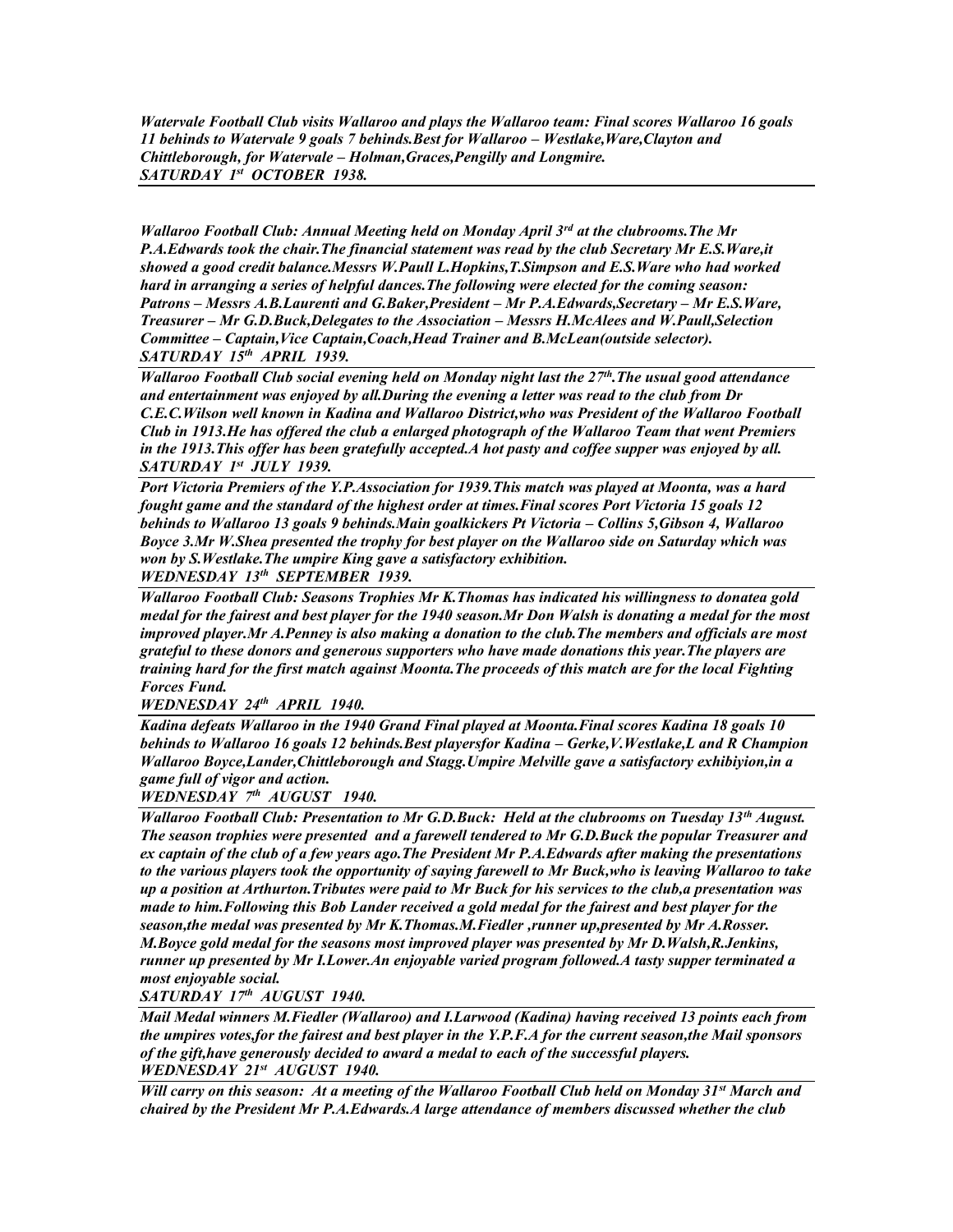*would carry on due to the War Effort.It was decided to carry on with the help of the older players and juniors,it was carried unanimously.Another unanimous decision that a percentage of the seasons profits would be donated to theRed Coss and Comfort Fund.The financial statement showed that the finances were good.Officers elected: President – Mr P.A.Edwards,Patrons – Mr R.J.Walsh and Capt Baker, Secretary – Mr E.S.Ware,Treasurer – Mr G.D.Buck,Delegates – Messrs H.McAlees and W.Paull Snr. SATURDAY 5th APRIL 1941.*

*Wallaroo Juniors win Premiership: The final played at Moonta between Wallaroo and Kadina Centrals last Saturday: The final scores Wallaroo Juniors 19 goals 20 behinds to Kadina Centrals 2 goals 2 behinds.Best players – Wallaroo D.Cogan,L.Boyce,F.Olds and K.Bishop. Kadina – E.Oliver,W.Baker,J.Oliphant and D.Cross.*

*FRIDAY 14th AUGUST 1942.*

*Football : The following team is selected to represent Wallaroo in the Match against the Norwood Association team to be played at Wallaroo oval on Saturday 16th September. J.Buck,L.Westlake, R.Lander,S.Westlake,R.Baldock,H.Buck,T.Grillett,W.Grillett,L.Rosewarne,R.Thomas,L.T.Evans, L.Cooper,A.Wearne F.Olds,E.Oliver,B.Davis,D.Bruce and V.Roach.*

*FRIDAY 15th SEPTEMBER 1944.*

*Wallaroo played their first game of the season on Saturday last at Wallaroo,they opposed a team from the Port Wakefield Proof Range.R.Neumann was central umpire with L.Hopkins and A.McIntyre goal umpires.Final scores Vistors 8 goals 5 behinds drew with Wallaroo 8 goals 5 behinds.Best players for Visitors – Watson,Peters,Wellby and Smith.Wallaroo – Lander,J.Buck,H.Buck and Rosewarne. FRIDAY 13th APRIL 1945.*

*The Wallaroo Football Club enjoyed a social and pasty supper supplied by Mr J.T.Ormsby,at the Waterside Workers Hall.This is the third occasion during the season on which players had been entertained.The previous donors being Messrs R.I.Wall and R.J.Walsh.In the absence of the President Mr P.A.Edwards,Mr A.G.Clarke presided as M.C..Musical items were given by Bob Errington and M.Westlake.Mr Alex Lill an ex-state footballer gave a most interesting talk.Mr P.A.Edwards tendered a vote of thanks to Mr Ormsby and Mr Lill,also to Mr R.Bowman who provided the hall hire. FRIDAY 10th AUGUST 1945.*

*Wallaroo wins 1945 Premiership,held at Moonta.Scores - Wallaroo 11 goals 10 behinds to Paskeville 10 goals 10 behinds.Best players – Wallaroo L and S.Westlake,Evans and Baldock. Paskeville Ron Bussenchutt,Pearce,R.Price and Reed.*

*FRIDAY 5th OCTOBER 1945.*

*Wallaroo Club prepares for the opening matches,commenced training on Tuesday 9th April.Coach Harry Hawson had a fair number at practice.*

*FRIDAY 12th APRIL 1946.*

*Kadina wins football premiership played at Moonta on Saturday.Before a large crowd Kadina defeated old rivals Wallaroo,gate takings were 132 pounds.Final scores Kadina 14 goals 10 behinds(94) to Wallaroo 7 goals 9 behinds(51).Best players Kadina – L.Rogers,I.Larwood and Crosby.Wallaroo – Fiedler,Evans and Green.At halftime the President of Y.P.F.A. Mr H.Measday introduced the Mayor of Moont Mr A.F.Snell who presented the Cowling Medal to H.Abbott(Paskeville) for the fairest player during the season.*

*FRIDAY 4th OCTOBER 1946.*

*Moonta beats Wallaroo in Y.P.Football Association,played at Kadina Showgrounds Saturday last.A record crowd was in attendance,with gate receipts of 137 pounds.After a very dull game throughout Moonta won 11 goals 8 behinds to Wallaroo 5 goals 11 behinds.Best for Moonta – R.Wearne, G.Skipworth,M.Kemp and M.Pedler.Wallaroo – S.Westlake,R.Thomas,H.Harrison and B.Ross.Umpire L.J.Quinn was in charge.The Hon R.S.Richards Medal for the most consistent Moonta player throughout the season won by Geo Skipworth,W.Johns Medal for Moonta was won by Graham Bagshaw. 1947.*

*Annual Meeting Wallaroo Football Club was held on Sunday last,drew a large attendance.The President Mr G.Boase presided.The clubs financial position was very sound.Mr P.A.Edwards was made a Life Member and Mr Stan Westlake congratulated on the way he had collected donations for the club.The election of officers: Patrons – Dr Robertson,Messrs G.Green,R.Walsh,H.Hawson and R.I.Wall. President – Mr G.Boase,Vice President – Mr H.McAlees,Secretary – Mr L.Hopkins,Assistant – Mr S.Ware,Treasurer – Mr S.Jackson,Delegates – Messrs E.L.Buck and W.H.Paull,Auditor – Mr*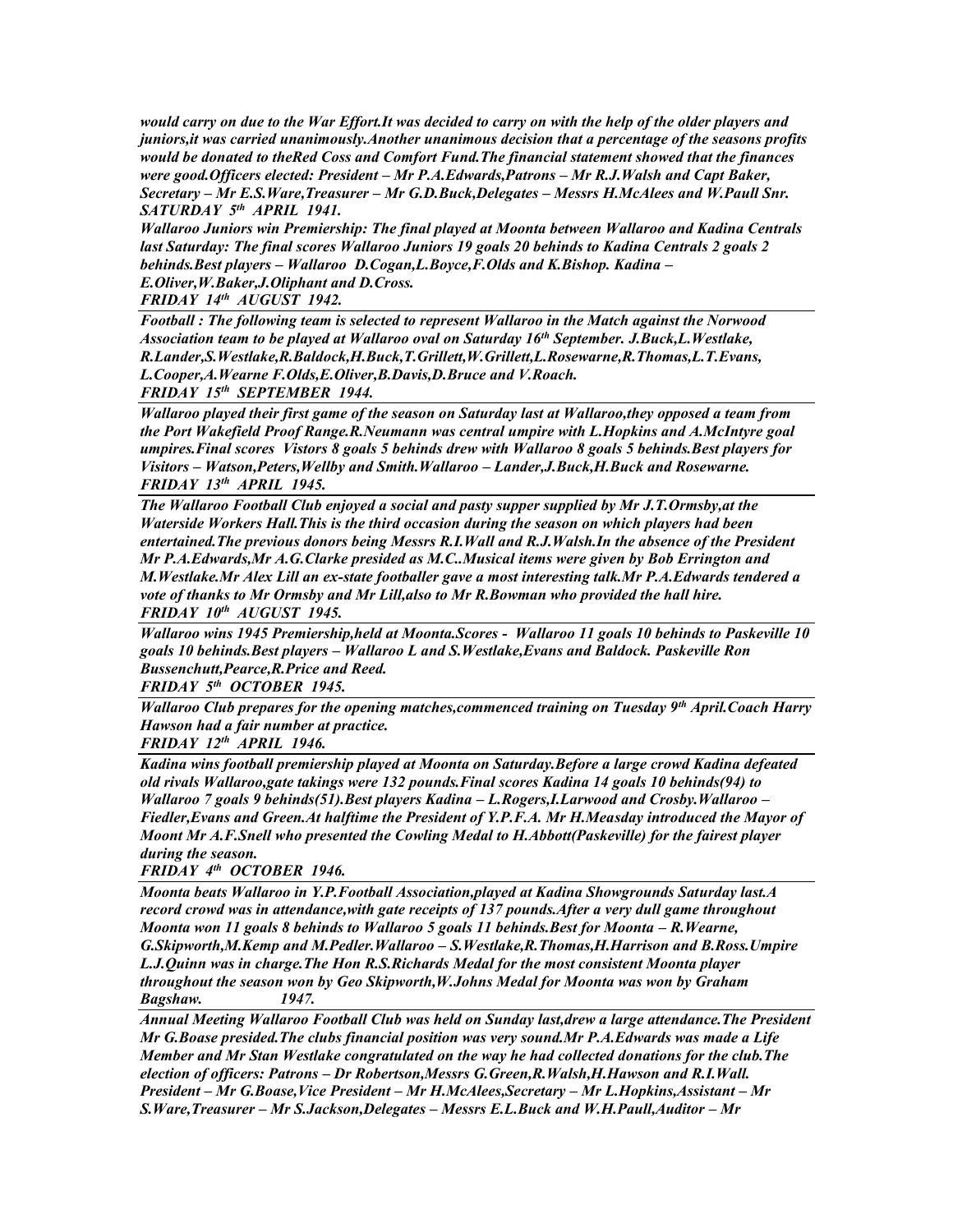*F.Errington. General Business resolved that the annual subscription be 5 shillings playing members,1 shilling other supporters.Mr Stan Westlake was appointed to collect donations.Training to commence on 30th March,opening match 24th April. THURSDAY 25th MARCH 1948.*

*Kadina wins 1948 Football Final.Held at Moonta on Saturday in warm weather.J.Champion(Kadina)in goal kicking and C.Green(Wallaroo) in marking and kicking were both outstanding in the match.Final scores Kadina 21 goals 26 behinds to Wallaroo 15 goals 11 behinds.Best players Kadina – All played well,special mention to J.Champion,Quinn,L.Beare,J.Roberts and Lawson. Wallaroo – C.Green(best on ground),L.Evans,W.Taylor,B.Ross,J.Smith and L.Cooper.Main goalkickers J.Champion(Kadina) 8, C.Green(Wallaroo) 7.Cowling Medal won by H.Bradtke(Kadina),Davies Medal won by W.Taylor(Wallaroo).*

*FRIDAY 24th SEPTEMBER 1948.*

*Preliminary Football Final: Match between Moonta and Wallaroo was won by Moonta 7 goals 16 behinds to Walllaroo 8 goals 8 behinds in an exciting game.Best players Moonta – Lock,Richards, O'Olughlin and Wearne. Wallaroo – Emes,Bowman,G.Smith and Thomas. FRIDAY 23rd SEPTEMBER 1949.*

*Footballers at Wallaroo: Arriving at Wallaroo on Saturday morning last,the Whyalla bus with 54 visitors,which included A and B Grade footballers from South Whyalla.They visited Moonta in the afternoon and at night they were guests of the local club at a dance,and a picnic at North Beach on Sunday.The football match was played on the holiday Monday.In the morning game the Bgrade match resulted in a win for Wallaroo 6 goals 11 behinds to Sth Whyalla 6 goals 2 behinds.In the afternoon match Sth Whyalla,a fair number of victorious players played(they won their Association Grand Final) drew with Wallaroo,after an interesting game final scores were Sth Whyalla 7 goals 16 behinds to Wallaroo 9 goals 4 behinds.After the match the Manager and Chairman of Sth Whyalla Mr P.Reynolds presented trophiesfor the best players in th local teams,these were won by Ern Simpson B.Grade,and Jimma Evans A.Grade.Mr G.Boase presented a small trophy to L.Bade as best player for Sth Whyalla. FRIDAY 14th OCTOBER 1949.*

*Wallaroo Football Club Annual Meeting held at the clubrooms on Friday last and opened with a large crowd present.The members stood for a short period of silence as a mark of respect of the late Mr W.M.Hughes,a staunch supporter for many years.The clubrooms had recently been painted throughout at a cost of over 100 pound,a further asset is an X.Ray lamp which was presented by Dr Robertson.Appreciation was expressed for work done by retiring President Mr G.L.Boase and Secretary also Mrs Hopkins and Committee.The following officers were elected for the coming year: President – Mr W.H.Paull,Vice President – Mr P.Edwards,Treasurer – Mr M.Boase,Delegates – Messrs L.Hopkins,E.Buck,Secretary – to be elected later.Life Membership was bestowed on Mr Ted Buck. (Secretary Mr R.J.Buck)*

*FRIDAY 17th MARCH 1950.*

*Wallaroo defeat Moonta at Kadina Showgrounds on Saturday last to win the 1950 Premiership by 30 points.The final score being Wallaroo 11 goals 15 behinds to Moonta 7 goals 9 behinds.Best players Wallaroo – John Smith,L.(Jim)Evans,L.Cooper and C.Green. Moonta – P.Chapman,M.Hill,M.Braley and P.Lock.At halftime interval the "Mail" and "Cowling" Medals were presented to E.Oliver(Kadina) for the best and fairest player in A.Grade.The "Davies"Medal for best and fairest player in B.Grade was presented to A.Nankivell(Paskeville).*

*FRIDAY 29th SEPTEMBER 1950.*

*Paskeville wins their first Premiership in Y.P.Association,by defeating Wallaroo.Final scores Paskeville*  20 goals 10 behinds to Wallaroo 15 goals 11 behinds. Best players Paskeville – all played well, Wallaroo *– J.Smith,J.Emes,N.Simpson and B.Miller.The umpire R.Towers handled the game well. THURSDAY 27th SEPTEMBER 1951.*

*Wallaroo Football Club :Annual Meeting held recently with a good attendance.Officers elected: President – Mr W.H.Paull,Secretary – Mr A.P.Hockings,Vice President – Mr R.Buck,Coach – Mr Ron Drew,who is an old Wallaroo player who gave good service as a wingman and rover. THURSDAY 3rd APRIL 1951.*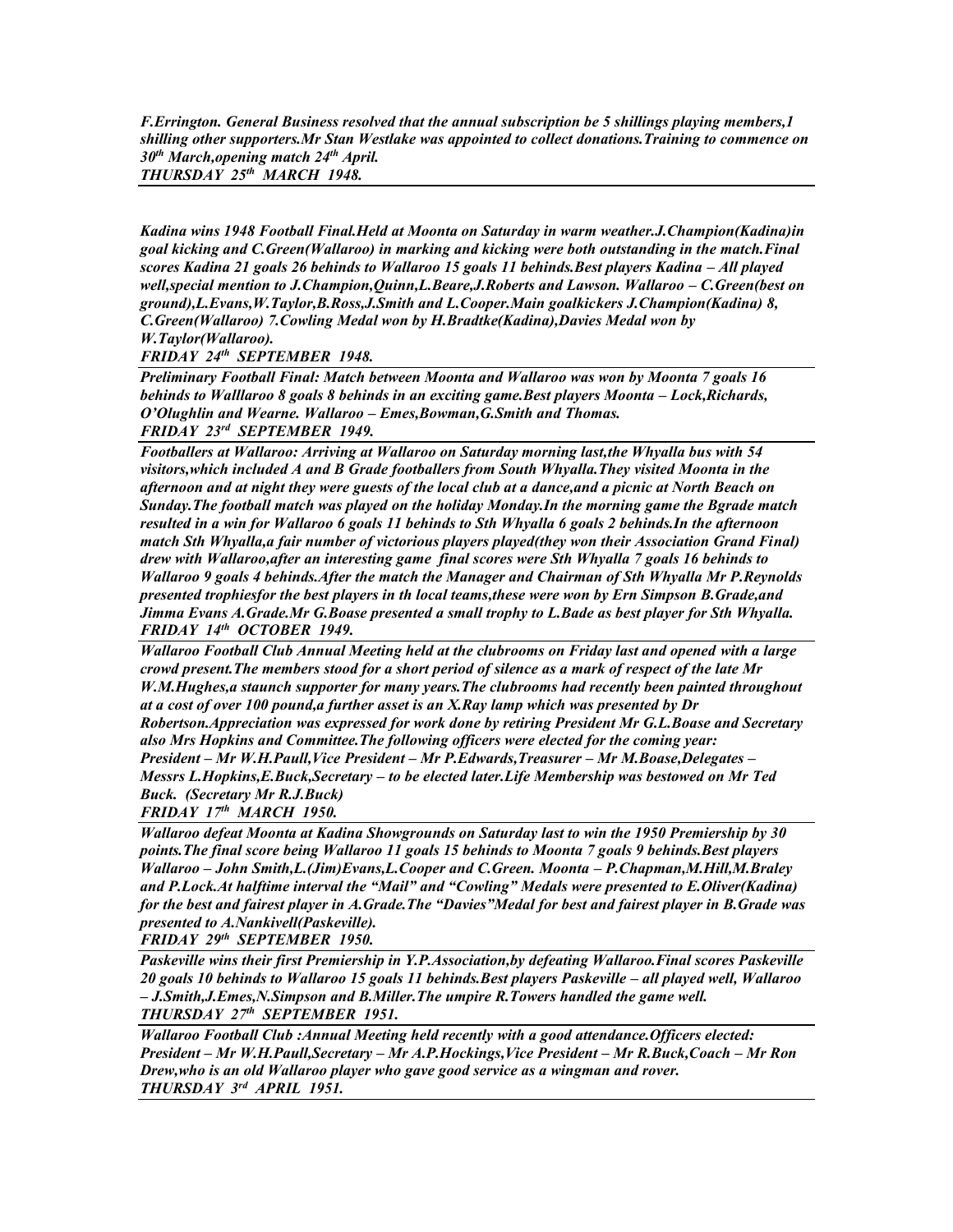*Wallaroo defeats Kadina in Grand Final at Moonta Oval.The umpire was H.Taylor who kept the game under control.Final scores Wallaroo – 17 goals 16 behinds to Kadina – 12 goals 10 behinds.Best foor Wallaroo D.Watson(best on ground),J.Emes,C.Green and G.Richards. Kadina – D.Spurling, L.Champion,K.Bailey and E.Oliver.*

*25th SEPTEMBER 1952.*

*Wallaroo Annual Meeting held in Waterside Workers Hall on Friday last.President Mr W.H.Paull presided.It was decided to field both A and B Grade sides.Officers elected: Patrons – Drs D.C.Bruins and Robertson,Messrs Geo Green,A.Penney,J.Ormsby,J.Wiles and E.H.McAlees.President – Mr W.H.Paull, Vice President Mr F.Jones,Secretary – Mr Reg Buck,Assistant – Mr P.Bull,Treasurer – Mr F.Barker, Delegates – Messrs E.Buck and H.Bickley.*

*5 th MARCH 1953.*

*Wallaroo wins 1953 Premiership: They won their second consecutive premiership when they trounced Kadina at Moonta Showgrounds onSaturday September 19th.The Blues won practically every position on the ground,Kadina was only a shadow of the team that played early in the season.Final score Wallaroo 14 goals 13 behinds to Kadina 6 goals 5 behinds.All Wallaroo played well with C.Green at center outstanding,J.Emes provided a safe avenue in attack and L.Evans at fullback.Kadina – L.Champion,R.Canute both played a great game in defence,A.Martin roved well at times. The "Mail" and "Cowling" Medals were presented to the winner J.Emes of Wallaroo.*

*24th SEPTEMBER 1953. Wallaroo Club Annual Meeting held at clubrooms on Sunday 14th March.Before a good attendance the* 

*President Mr W.H.Paull in the chair.New players Ken Green(Kadina)and Frank Crosby(Alford) were welcomed.The officers for 1954 season: President – W.H.Paull,Vice President – F.A.Jones,Treasurer – J.Barker,Delegates – E.L. and H.Buck.Training commences on Tuesday 23rd March.Club members unanimously agreed that Mr A.G.Marcus be made a Life Member.*

*Special mention was made of the splendid work done by the social committee last season. 18th MARCH 1954.*

*Wallaroo wins 1954 Premiership: Staves off a determined bid in the last quarter at Moonta last Saturday 25th.Final scores Wallaroo 11 goals 6 behinds to Paskeville 9 goals 10 behinds.Wallaroo has now won four premierships in the last five years.In losing Paskeville was not disgraced.Best players Wallaroo – Bruce Miller,Jimma Evans,Bill Kerslake and John Emes.For Paskeville – Russell Daniel (best on ground),Lance Price,J.Snoswell and John Rundle.*

*"Mail and "Cowling" Medals for most outstanding player in A Grade won by Paull Chapman Moonta."Crosby" Medal for runner up in A.Grade Russell Daniel Paskeville. "Bayliss" Trophy B.Grade won by Eric Matthews Paskeville.*

*30th SEPTEMBER 1954.*

*Wallaroo Football Club Annual Meeting held on Sunday morning 13th March.Approximately 55 players,officials and supporters attended. The following were elected for 1955: President – Mr H.R.Woodforde,Secretary – Mr E.L.Buck,Assistant Secretary – Mr L.Carter,Treasurer – Mr P.L.Paull. A siren has been provided by the club in readiness for use during the forth coming season. Mr W.H.Paull was bestowed Life Membership of the club for long service to the club. 17th MARCH 1955.*

*Kadina defeats Wallaroo for the 1955 Premiership at Moonta.Kadinas last win was in 1948.Kadina finish the better.Final scores Kadina 14 goals 9 behinds to Wallaroo 11 goals 4 behinds. Best players for Kadina – all played well,but G.Crosby,L.Champion,C.Champion and A.Martin at their best.Wallaroo – G.Richards,H.J.Smith,C.Green and L.Evans.*

*The umpire was W.Henderson recognised as one of the best in the state,did a very good job. 29th SEPTEMBER 1955.*

*Officers elected for 1956 season: President – Mr H.Woodforde,Vice Presidents – Messrs G.Seeley and J.Backshall,Secretary - Mr E.Buck,Assistant Secretary - Mr L.Carter,Treasurer - Mr P.Cheek, Delegates – Messrs W.Paull and R.Buck.Membership fees were set at 10 shillings and six pence,each member to receive a medallion,which is a new idea for this club.The team will have a new set of guernseys for this season.*

*Life Membership was bestowed upon J.Buck,S.Westlake,P.Miller,W.Kersklake, L.Hopkins,J.Simpson,L.Roswewarne,W.Westlake,Mrs A.Penney and Mrs S.Smith.*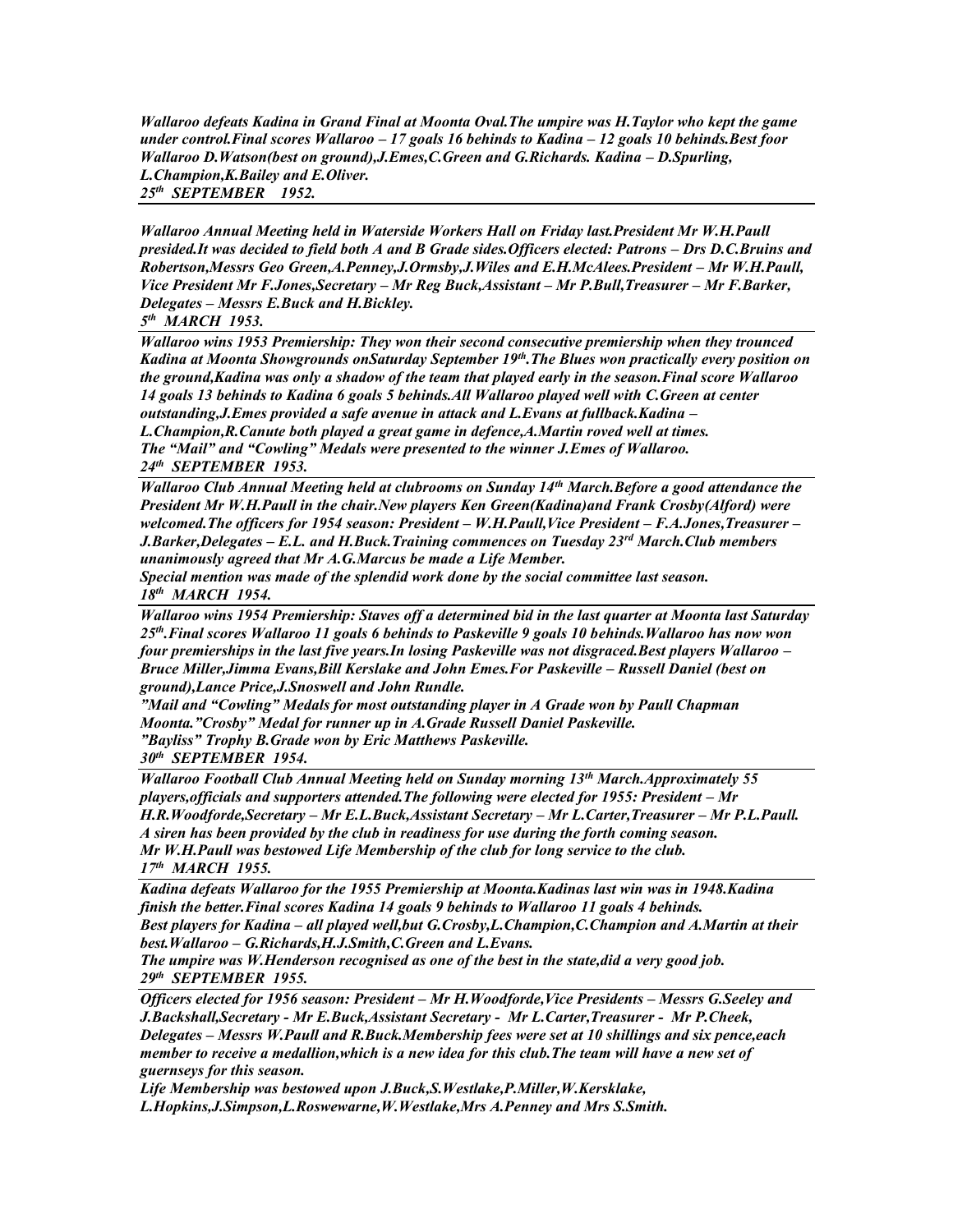### *1957 Football Season Wallaroo prepares:*

*The club is grateful to their Delegates Messrs W.H.Paull and R.J.Buck for the untiring efforts by these two officials during the recent between season meetings they attended.The oval has been improved with the mounds on both side having been extended considerably.They will be graded before the season starts to enable some 500 cars to have parking space there on.The score board has been dismantled(to make way for the mound) and will be erected in a more suitable position.New showers for the players and turfing the oval are projects for the future,that will require a lot of finance and support from the public.It is hoped that the seasiders will field stong eighteens this winter. 7 th FEBRUARY 1957.*

*WallarooAnnual Meeting held on Friday 22nd February.Mr H.R.Woodforde occupied the chair.Election of officers: Patron – G.Green,President – H.R.Woodforde,Secretary – E.L.Buck,Treasurer – Glen Tippins,Delegates – W.Paull and R.Buck,Time Keeper - W.Bettison,Goal Umpire – R.Buck.The new set of Uniforms did not come up to expectations but will be given a newlook before the 1957 matches begin. 28th FEBRUARY 1957.*

*Memorial to Late Members. The Wallaroo Football club will hold an open air concert at the local oval under electric light on Friday December 27th.There will be a barbecue,childrens Talent Quest and fie works display.The proceeds from this concert will form a fund to build a Memorial Committee Room to the memory of their members.*

*19th DECEMBER 1957.*

*Annual Meeting held Sunday 23rd February when Mr H.R.Woodforde presided over a good attendance. Mr E.L.Buck gave a very comprehensive report on the past years activities,while the Delegates report was given by Mr R.J.Buck.Election of officers: President – Mr H.R.Woodforde,Secretary – Mr E.L.Buck Assistant Secretary – Mr K.Kerslake,Senior Vice President – Capt C.R.Ridley,Junior Vice President – Mr L.T.Evans,Auditor – Mr F.J.Pengelley,Delegates – Messrs W.H.Paull and R.J.Buck,Committee – Messrs E.Simpson,R.Hall,G.Lock,T.Duncan,K.Kerslake and W.Kerslake. 13th MARCH 1958.*

*Players Appointed Johnny Smith as Captain and Ken Green as Vice Captain.Mr Boyd is Coach for the coming season.*

*Photo of the late Jim Buck presented to the club by his wife.*

*Mr Buck was an ardent worker and supporter for many yeard.He was one of three instigators in getting the present club house built.The President Howard Woodforde on behalf of Mrs Buck made the presentation,while Mr Ern Simpson accepted the memento on behalf of the members.Mr Boyd Ross also announced that a football medal which was won by the late Mr Jim Gepp while playing for Wallaroo in 1863 had been handed to him by Mr Herb Samuel and it will be suitably kept in the clubrooms. 24th JULY 1958.*

*Wallaroo Football Annual meeting held Sunday 1st March.Mr H.R.Woodforde presided. Among the officers elected were: President – Mr H.R.Woodforde,Vice Presidents – Capt C.R.Ridley and Mr H.Ladner,Treasurer – Mr J.Percy.As there were no nominations for the position of Secretary the club is hoping that a younger member may fill the gap this year.*

*5 th MARCH 1958.*

*At a special meeting of the Wallaroo Foofball Club Committee Mr Maurice McCabe was appointed Coach for the 1959 season.He has had football experience with the North Adelaide Senior Colts and North Adelaide A.Grade as a playing member.He was also Captain/Coach of the Yongala Football Club and a playing member of the Whyalla and Port Pirie Association.The new Secretary is Mr J.J.Gooley(a new resident)with sporting and secretarial experience.Mr Clarry Haylock as Assistant Secretary. Mr Harry Ladner was appointed as Head Trainer.*

*2 nd APRIL 1959.*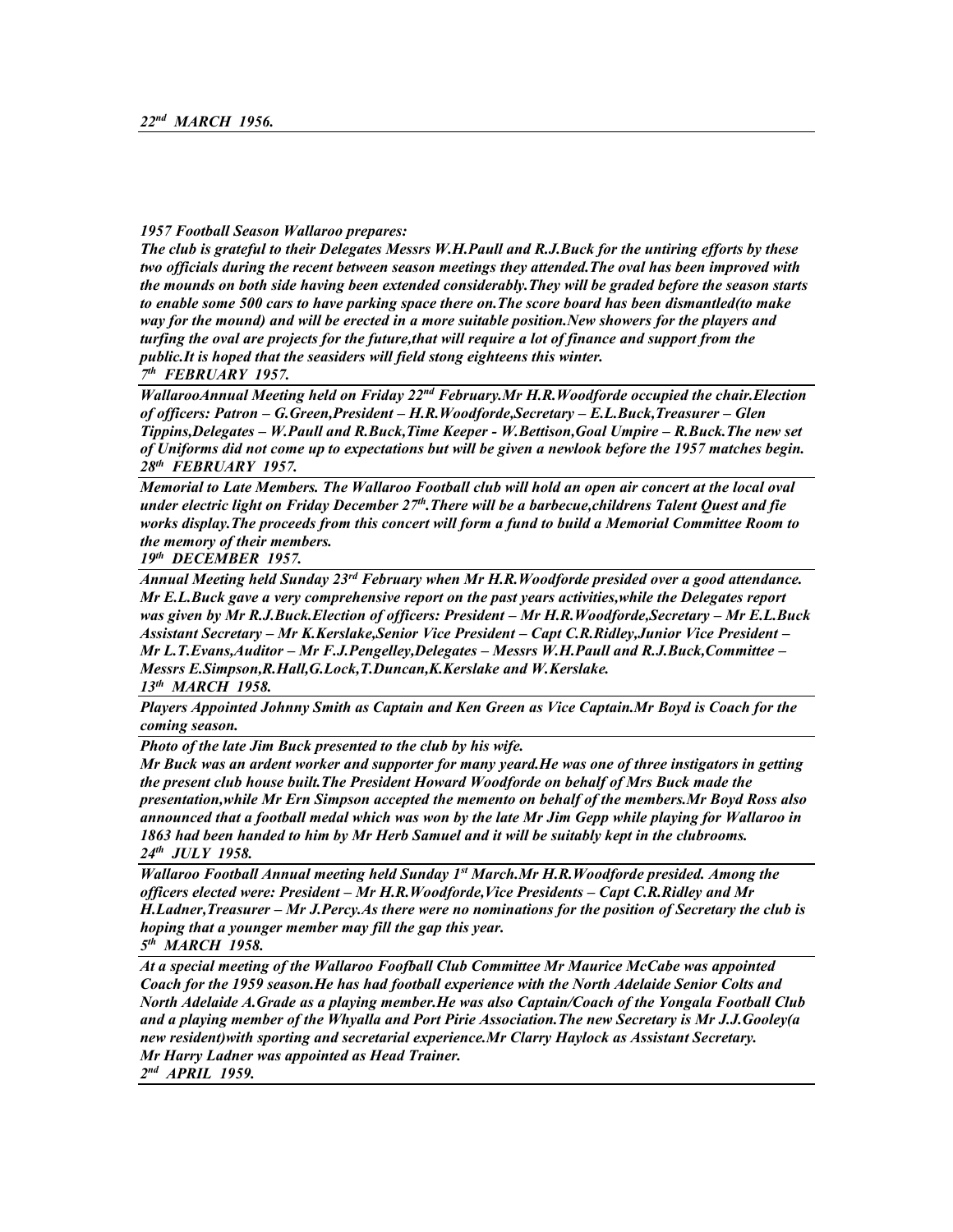*Some forty keen followers of football were present at the Annual Meeting of the Wallaroo Football Club,held on Friday evening last.With the President Mr W.H.Woodforde in the chair.The balance sheet showed the club in a good financial position. Officers elected included: President – Mr H.R. Woodforde, Vice Presidents – Messrs L.Hughes and L.Evans, Secretary - Mr C.Haylock, Assistant – Mr T.Hughes, Treasurer – Mr J.Percy,Delegates – Messrs W.Paull and R.Lander,Coach – Mr L.Evans. Membership fee set for the season at 10 shillings and six pence.Life Membership was bestowed upon Messrs J.Kneebone and L.Evans.*

*18th FEBRUARY 1960.*

*Ernie Simpson appointed Wallaroo Coach for 1961.*

*Football Club Social: Tophies won during the season were presented some are; A.Grade Best and Fairest(L.Mann Trophy)won by J.Slee.Junior scoring most medal votes(C.Bowman Trophy) won by R.Sandford.Best Forward player(Club President Trophy) won by N.Phillips.Best Back player(A.Penney Trophy) won by H.Hewitt.Most Improved player(A.Wilton Trophy) won by Don Bollmeyer. B.Grade: Best and Fairest(L.Mann Trophy) won by H.White.Runner up(Eudunda Farmers Trophy) won by M.Grillett. Colts: Best and Fairest(L.Jones Trophy) won by J.Miller. FRIDAY 22nd SEPTEMBER 1961.*

*The Wallaroo Football Club favors admission of two new teams into the Yorke Valley League in Alford and Bute for the coming season.Applications are now being called for the position of Coach(playing or non playing)for the 1962 season.Application close on Friday16th February when the A.G.M will be held. 8 th FEBRUARY 1962.*

*A.G.M. held on Friday evening last with some 50 members,players and supporters in attendance.Mr H.R.Woodforde presided.Mr W.H.Paull gave the Delegates,while the Treasurers report revealed a favorable bank balance.Election of officers for 1962: Patron – Mr L.C.Hughes M.P.,President – Mr L.T.Evans,Vice Presidents – Messrs L.C.Hughes and R.J.Thomas,Assistant Secretary – Mr E.L.Buck,Treasurer – Mr W.H.Paull,Delegates – Messrs W.H.Paull and H.T.Buck.The appointment of Secretary,Coach Goal and Boundary Umpires have been left in the hands of Committee.The appointment of Coach has been extended to Friday2nd March.Mr F.J.Pengelley was made a Life Member of the Club.*

*22nd FEBRUARY 1962.* 

*Mr Vince Kelly appointed as Secretary,Mr Norm Phillips appointed as Coach.*

*League Footballers to visit Wallaroo.When few members of the West Adelaide 1961 Premiership League team will be in attendance at training on the oval.Those making the special trip are Doug Thomas(full forward),John Ryan(centreman),Ken Eustice and Bert Johnson(wingmen).They will assist the local by taking charge of training activities.*

*5 th APRIL 1962.*

*At a special meeting the Committee of the Wallaroo Football Club announced that David Thomas would be the playing coach for the 1963 season.He has been a regular member of the A.Grade team since 1954 and played in the Premiership side the same season.He was vice captain to present club President Les Evans in 1961.*

*14th FEBRUARY 1963.*

*A.G.M. poorly attended: The President welcomed the Rev David Purling who hopes to play for the seagulls.Coach for the season is Bill Avery.Life Memberships were bestowed upon Colin Bowman and Eric Buck.Good news for the club that David Sheppard is returning to Wallaroo from Darwin. 13th FEBRUARY 1964.*

*Disastrous Saturday for Wallaroo Football Club,which could be called "Black Saturday",when in the A.Grade match versus Paskeville three Wallaroo players received bad injuries,all three were admitted to Hospital.Captain-Coach Bill Avery and team mate Darryl McKee collided head on during the game. Avery received a very badly broken nose and McKee suffered a badly lacerated cheek that needed five stiches.Malcolm Davies received a bad shoulder dislocation.In the B.Grade match Wallaroo Captain Clarrie Haylock left the field with an ankle injury.*

*6 th AUGUST 1964.*

*A.G.M. : Two applications have been received for the coaching position of the club.The matter was left in the hands of the Management Committee to interview both.Alford members on the committee are Bill Avery and Max Martin.Life Membership was bestowed on Mr Ern Simpson and Mr John McLean.Mr*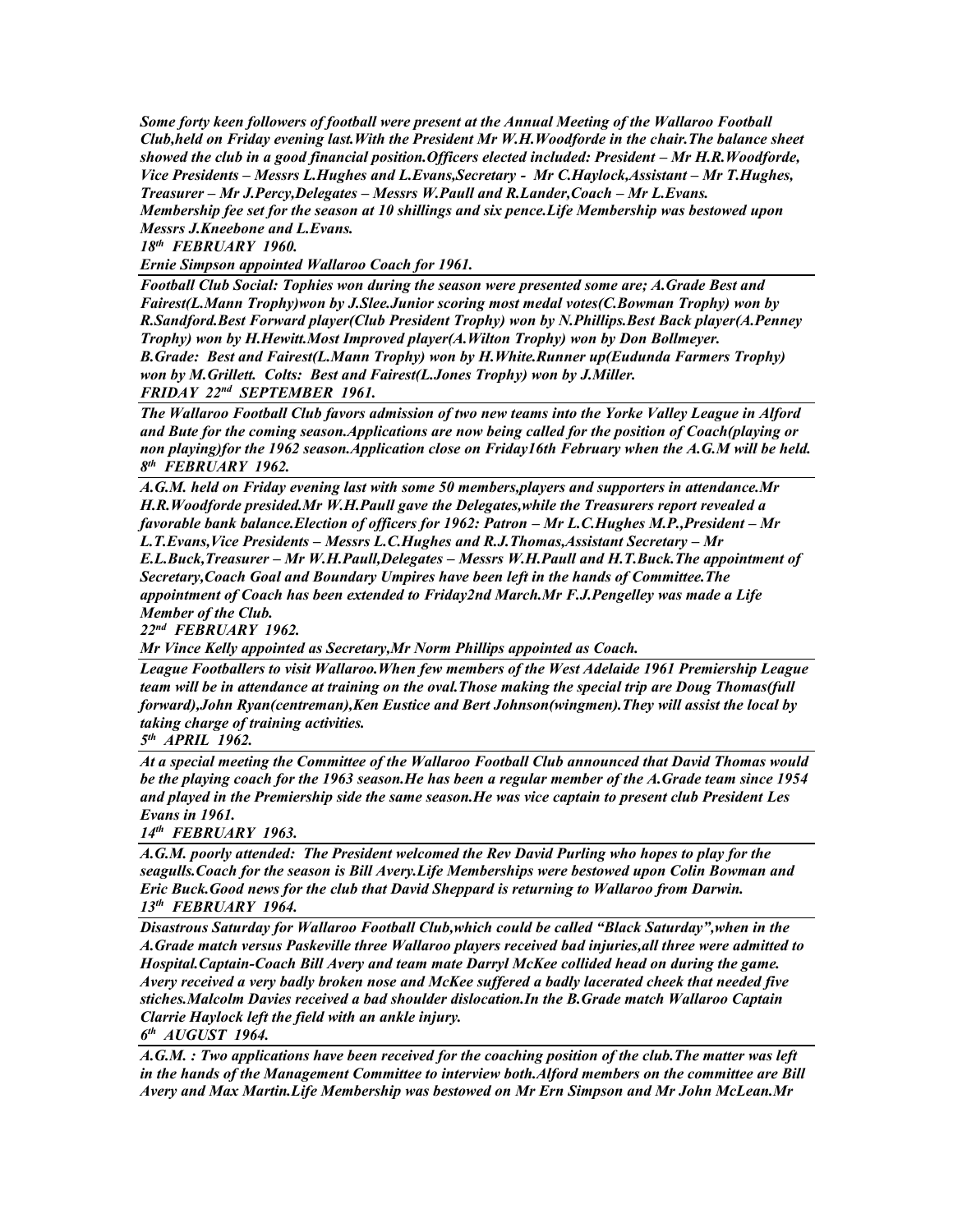*L.Evans was re-elected as President,Vice President - Mr Dan McIntosh,Secretary – Darryl McKee,Treasurer – Mr D.Shields. 25th FEBRUARY 1965.*

*A new scoreboard has been erected at the oval. 14th APRIL 1965.*

*New clubrooms to be erected by the Wallaroo Football Club at the Wallaroo Oval. 13th MAY 1965.*

*Wallaroo Club held a Wind – Up Social in the Town Hall last Friday night.The President of the club Mr L.T.Evans presented trophies won during the season,just a few: P.Hughes Best and Fairest(L.F.Jones Trophy) decided on umpires votes,J.Williams best forward(Ern Simpson trophy),R.Williams best first year player(I.Hoffman trophy),W.Rivers Services Rendered(Ern Simpson trophy). 28th OCTOBER 1965.*

*Wallaroo Football Club formed in 1890.The first re-union will be held in the Town Hall Saturday 10th June.*

*4 th MAY 1967.*

*Present were many past and present players some coming from over 200 miles away.The evening was one of excitement,especially from the past players,some had not seen old mates for thirty years.The main contrast was the talk of the short game to todays long kicking game.Approxiamately 150 past and present players and officials,witnessed and partook of the food on the well laden tables prepared by the local football club ladies committee.The spread was magnificent.The President of the club welcomed all present.Various toasts were proposed and some replied to.There were two guest speakers,Mr George Moyle who spoke on some of his experiences whilst playing football in this district and Mr Doug Thomas who spoke on the players who would make his "best ever" side during his career as a West Adelaide player,Captain-Coach and S.A. Statemember.At the conclusion of the official programme an open house was held until approximately 11.30pm.*

*15th JUNE 1967,*

*Wallaroo Cricket Oval.- - Wed Sep,2nd 1885.*

*Messrs Phillips,Chatfield,and Bews waited upon the Commission of Crown Lands and asked that leave might be granted to the Wallaroo Corporation to let ten acres of the Park Lands for recreation purposes. Mr Howe was not in,but Mr Wright advised that the only way in which it could be done was to let the land for a temporary purpose with the right of resumption at short notice.- - W/T Sat,Sep 19.1885.P318. C.3.*

*8 th Sep,1885.*

*Wallaroo Cricket Club.*

*Messrs,Thompson,Lambert,Richards,Farmer,Keats and Warmington were appointed a committee to wait on the Corporation in reference to a piece of ground for recreation purposes.*

*13th Oct 1885.*

*Wallaroo Corporation. W/T. Wed,Oct 21. 1885. P.358. C.3. Cr Malcolm proposed that the Council grant a lease at 1s per year rental for 21 years on the same conditions as contained in the Commissioners letter/ Cr Bird seconded. - -*

*W/T. Sat,June,19. 1886. P.206. C.3. Full Report. Wallaroo Ratepayers Meeting.- - -"That in accordance with clause 3,of Act 234,a portion-say about ten acres of Park Lands be dedicated for the purpose of Recreation Grounds".*

*(In 1886 most Football games were played on the grounds near the Fuse Factory,later known as the Band Hall.)*

*WALLAROO CORPORATION*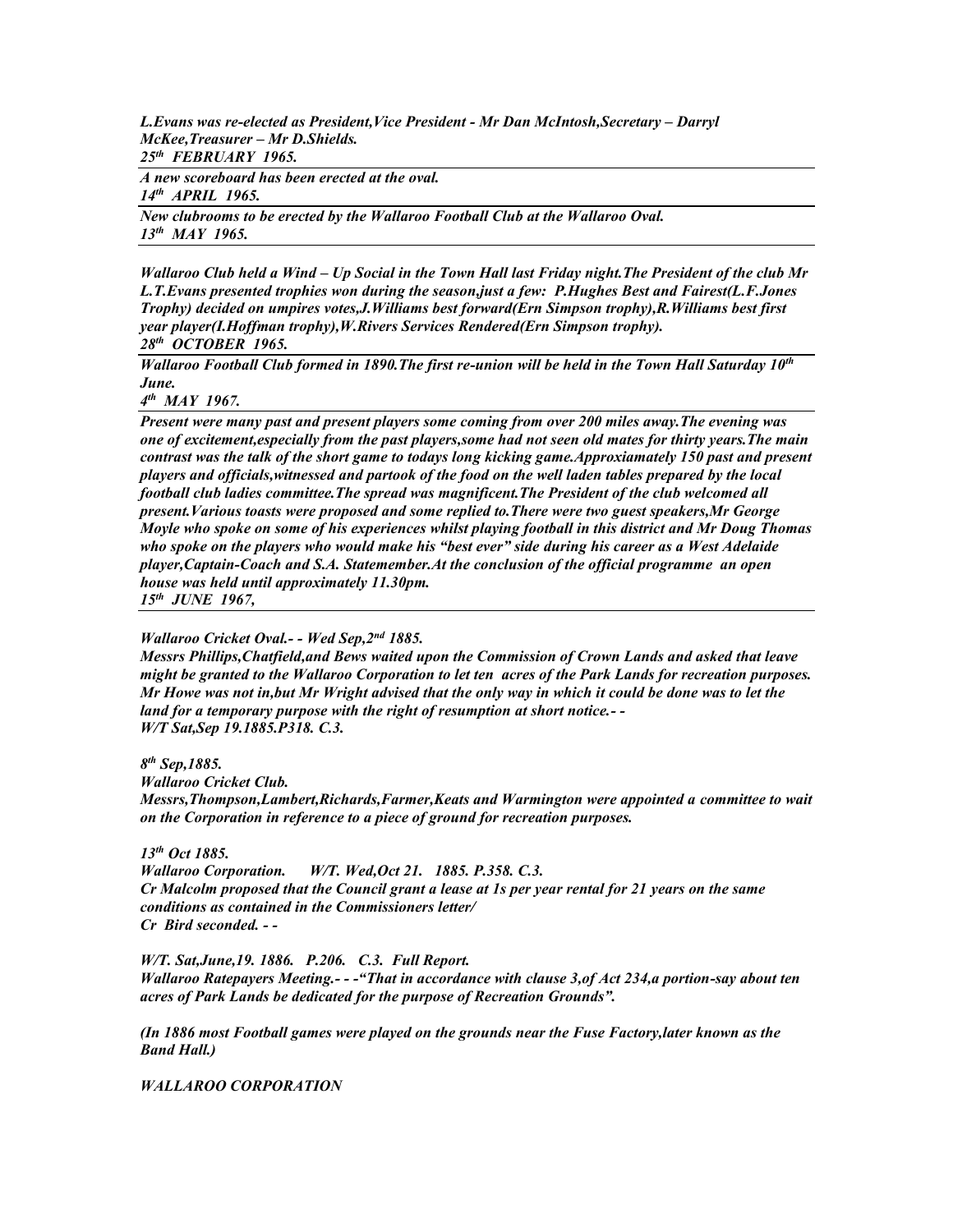*Tenders will be received at the Town Clerks Office,up to 12 o'clock noon,on Wednesday,July 21st,1886, For the following work,- - vis., Ploughing,Levelling,Harrowing,Rolling,and Clearing off all the large stones from a portion of the South Park Lands between the Goal and Cornish Street,about 6½ acres. Neither the lowest nor any tender necessarily accepted.*

 *By Order. J.Thompson. Town Clerk.*

*Tenders will be received at the Town Clerks office,up to 12 o'clock noon,on Wednesday,July 21,1886, For fencing a portion of the South Park Lands between the Goal and Cornish Street,according to Specifications,which may be seen at the Town Clerks Office.*

*The Council do not bind themselves to accept the lowest or any tender.*

 *By Order. J.Thompson. Town Clerk.*

*Tenders for ploughing ect for oval. C.Goodfellow.- - Pounds.7-17s-6d R.Cowan 9- 0- 0 W.Oliphant 11-0-0 T.Watts 8-10-0 E.Paul 9-19-0 W.Jones 18-18-0 W.Heayen 17-10-0*

*C.Goodfellows tender accepted.*

|                | Pounds 91-9s-0d. (to be completed in three weeks.) Accepted. |
|----------------|--------------------------------------------------------------|
| $99 - 18 - 8$  |                                                              |
| $97 - 0 - 0$   |                                                              |
| $98 - 17 - 0$  |                                                              |
| <i>100-0-0</i> |                                                              |
| $93 - 0 - 0$   |                                                              |
| $94 - 0 - 0$   |                                                              |
| $94 - 0 - 0$   |                                                              |
|                |                                                              |

| <i>For Iron Fence.</i><br>J.Sweeney | <b>Pounds</b> 156-0-0 |
|-------------------------------------|-----------------------|
| C.Coltman                           | $162 - 13 - 0$        |
| J.W.Pengelley                       | $169 - 10 - 0$        |
| R.Christopher                       | $165 - 0 - 0$         |

*Aug 21. 1886. W/T. Wallaroo Cricket Association gave 40 Pounds to be expended on the Recreation Ground.*

*Sept 15. 1886. Cricket Club apply to build a weather board dressing room.*

*W/T. Wed, Nov 10, 1886. P.371. C..Full Report. The new oval was opened on Tuesday, 9th Nov, by a cricket match between Snowtown and Wallaroo Cricket Clubs. The Snowtown team arrived on the 11.10am train and the game started at 11.30. The game was played on a asphalt pitch. The game was won by Wallaroo.*

*Mon, Dec,28th. 1886. Wallaroo Oddfellows And Foresters Annual Festival held at oval.*

*April, 1887.*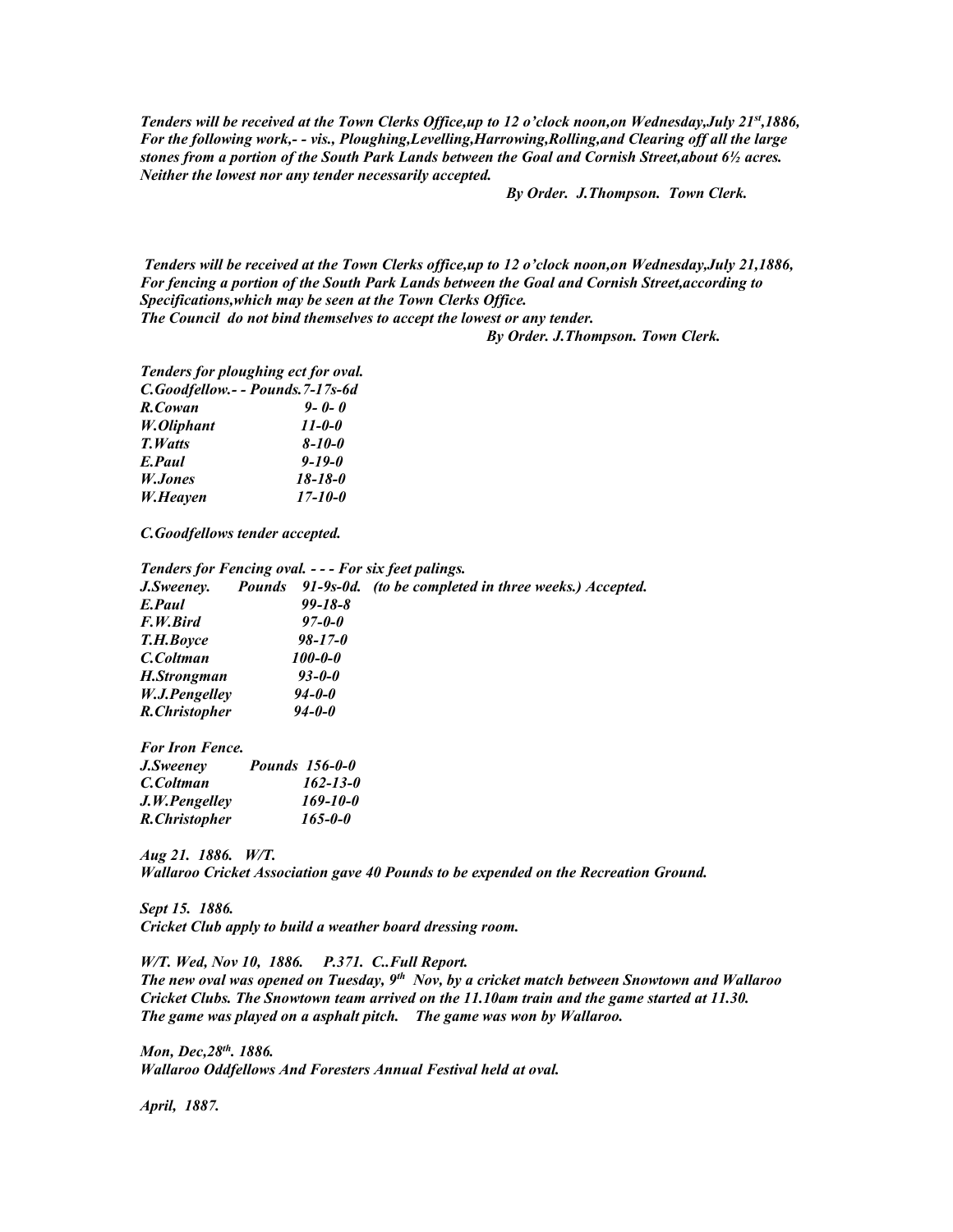*Secretary of the Wallaroo Football Club asked leave to practice on oval,and asking if members of Club would be admitted free on the occasion of matches.*

*Wed, June 8, 1887. Council to procure four bushels of rye grass and have it harrowed into the Recreation Ground. The grounds to be closed during the springing of the grass.*

*March, 31. 1881.*

*From Geo.J.Middleton.Hon.Sec.Wallaroo Football Club- - - Replying to yours of 15th inst.. I am instructed to thank you for granting Oval for our matches and practising,also the free admission of members,a list of whom will be supplied before season commences.Re- gate money,my committee think that it is grasping at a little too much to expect to take the whole of the proceeds of the gate,they therefore respectfully suggest that the matter should be reconsiderd,and that we be allowed one third of the proceeds and bear half the expense of men at the gate.*

*Of course you are aware that we need not necessarily play on the Oval at all,but we have the interest of the Corporation at heart,as well as our own.*

### *Sat. April 21. 1888.*

*The first match of season. Wallaroo- - -Moonta.(Was this the first inter club match on oval.?) Wallaroo Team.- - -Herbert(Capt), Edwards(Vice Capt), Walsh(3), Willis(2), Hopkins(2), Evans, Harman, Phillips, Thompson, Thomas(Tots), Price, Middleton, Bowman, Cropley. Emergencies- - -Brickman, Kissel, Hughes, Hehir. Wallaroo won- - -2Goals to 0. (Wallaroo team had photo taken at half time.)*

*Wallaroo Council May 23, 1888.*

*Wallaroo Football Club still after one third of gate takings.Also asking to be allowed to build a training and dressing room on the goal side of cricket room.*

*Admission to all football matches,- - -6d for adults. 3d for juveniles. Wallaroo to receive one third of proceeds.*

*June. 1888 Training and dressing shed has been built by Football Club.*

### *WALLAROO*

| <b>Cricket and Football Ground</b><br>31 July 1879 Deputation by clubs to Council.                             |
|----------------------------------------------------------------------------------------------------------------|
| 10 Jan 1880<br><i>Valedictory Social.(School teacher./played cricket and football.)</i><br><b>Donnell John</b> |
| Council granted club permission to build new club and cdressing<br><b>Football Club</b><br>29 Sep 1930         |
| rooms at oval.                                                                                                 |
| Football Club 19 March 1962 A deputation from the Wallaroo Football Cub meet council on the                    |
| turfing of the oval.                                                                                           |
| Football Club 10 January 1962 Club decided to change colours to red white and blue similar to                  |
| <b>Central Districts.</b>                                                                                      |
| Football Club 7 June 1919 Unveiling Football Club Honor Roll by Mr.W.Bryden at oval.                           |
| Hopkins Tommy Feb 1941 Left Wallaroo after 53 years to live in Sydney with Grandson.Early                      |
| football/cricket player.                                                                                       |
| Kadina Football Club 25 June 1878 A meeting to form a club. (Members named.)                                   |
| Kadina Football Club 17 July 1878 Grand opening game./South west cnr Park Lands.                               |
| <u>Keating Vincent 17 June 1896 Obituary. Age 21 yrs./Died at Kadina Football Ground. (Spectator)</u>          |
| <b>New Football Club 19 May 1909 A meeting to form a club called The Wallaroo Welsh Rovers.</b>                |
| Thomas John(Tots) 9 Jan 1904 Obituary. (Former Captain of the Wallaroo Football Team)                          |
| <b>Thomas Thomas (Masher)</b> 20 Oct 1913 A presentation by Football Club of a purse of sovereigns for         |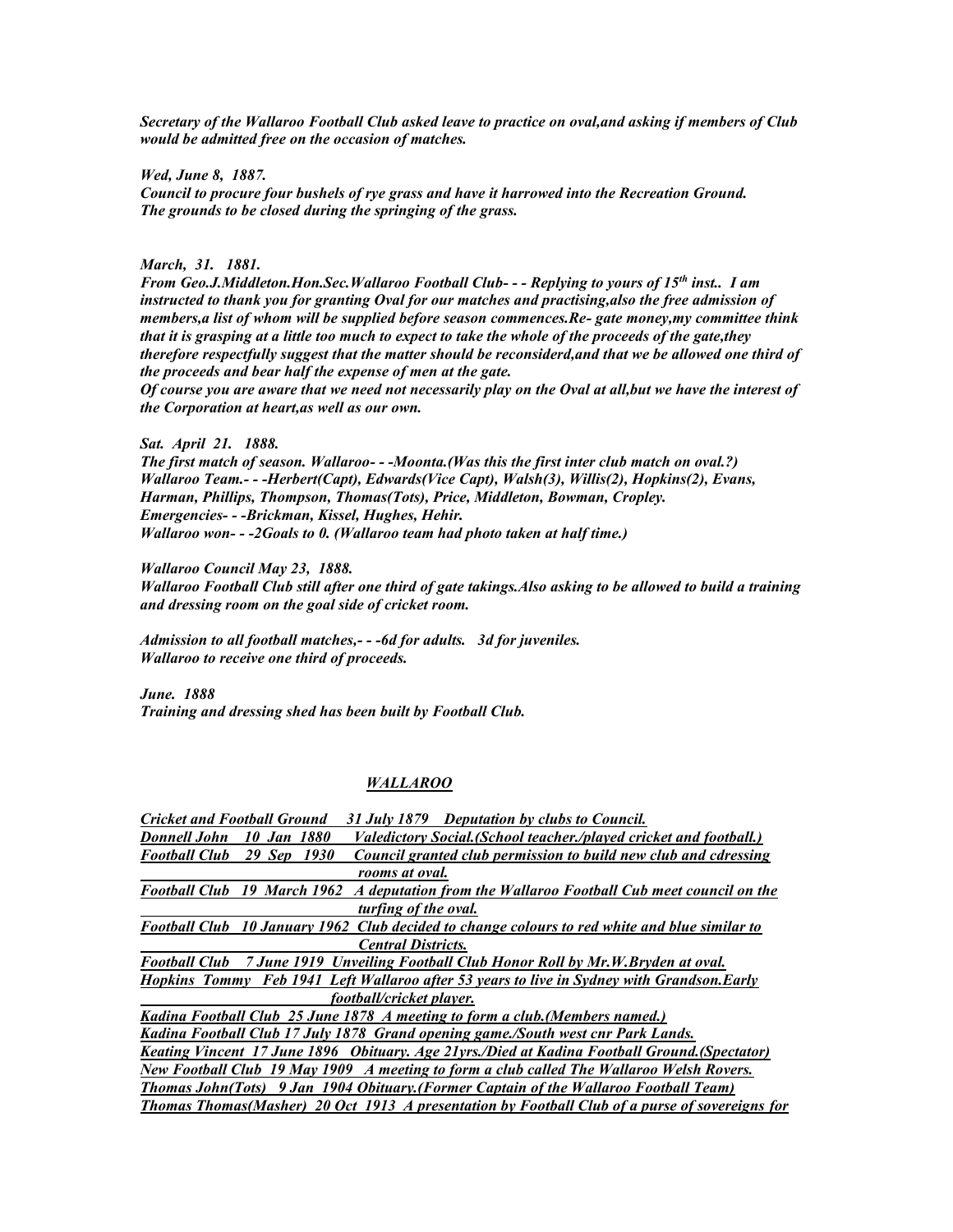| <i>training team for premiership.</i>                                                                        |
|--------------------------------------------------------------------------------------------------------------|
| Wallaroo Football Club 12 June 1867 Meeting to form a club.                                                  |
| Wallaroo Football Club 17 June 1867 Meeting Globe Hotel.                                                     |
| Wallaroo Football Club 29 June 1867 Opening Game.                                                            |
| Wallaroo Football Club 6 July 1867 Get new and superior ball.                                                |
| Wallaroo Football Club 10 July 1867 Moonlight practice.                                                      |
| Wallaroo Football Club 29 May 1868 Meeting.                                                                  |
| Wallaroo Football Club 21 June 1870 Opening Game.                                                            |
| Wallaroo Football Club 13 July 1870 Played 2 <sup>nd</sup> moonlight match.                                  |
| Wallaroo Football Club 20 April 1871 Meeting Globe Inn.                                                      |
| Wallaroo Football Club 29 April 1871 Opening Game at 4pm.                                                    |
| Wallaroo Football Club 17 July 1874 Meeting at Ship Inn to form aa club.                                     |
| Wallaroo Football Club 6 Aug 1874 Opening Game.                                                              |
| Wallaroo Football Club 9 Sep 1874 Game Moonta v Wallaroo at Wallaroo.                                        |
| Wallaroo Football Club 14 Oct 1874 closing game for season.                                                  |
| Wallaroo Football Club 21 Oct 1874 The first full season.                                                    |
| Wallaroo Football Club 26 April 1875 Meeting to appoint officers.                                            |
| Wallaroo Football Club 7 Nov 1875 Last game for season.                                                      |
| Wallaroo Football Club 29 April 1876 Opening game.                                                           |
| Wallaroo Football Club 21 June 1876 Wallaroo v Moonta.(Wallaroo team)                                        |
| Wallaroo Football Club 12 July 1876 Wallaroo v Moonta at Moonta.                                             |
| Wallaroo Football Club 28 May 1877 Opening game. (Report on game)                                            |
| Wallaroo Football Club 11 May 1878 Opening game.                                                             |
| Wallaroo Football Club 29 April 1879 General Meeting. (Decided to use oval ball)                             |
| Wallaroo Football Club 29 July 1885 A moonlight football match at ground near Fuse Factory.                  |
| Wallaroo Football Club 23 Sep 1886 Team went to play Pt Augusta./Went by the steamship Emu.                  |
| Wallaroo Football Club 2 April 1896 Social for D. Thomas who is leaving the district.                        |
| Wallaroo Football Club 1 Nov 1913 Olympic Cup handed over to club at Town Hall./Photo in                     |
| <b>Wallaroo Museum.</b>                                                                                      |
| <b>Walsh Phillip</b><br>24 Sep 1927<br>80 year old Wallaroo pioneer tells of early days./Was the first field |
| umpire of Y.P. Football Association.                                                                         |
| Obituary. Age 72 born Wallaroo lived W.A. 44 years was in<br><b>Willis Ned(Rockin)</b><br><b>Feb</b> 1940    |
| <b>Wallaroo Rowing and Football Clubs.</b>                                                                   |

*Wallaroo Football Club.----The proposal of the Wallaroo Football Club to build a club and dressing room on the local oval area,was before the Wallaroo Council at Monday evenings meeting,consequent on the receipt of a letter from the secretary(Mr F.J.Pengelley)to that effect.*

*The letter stated that the clubroom would be built of stone and pug, faced with lime and sand, and that the dimensions would be 20ft by 40ft.*

*The matter was discussed by the Councillors,who stated that the need of a clubroom was obvious,as the present room was inadequate.The site of building was a matter that should be carefully considered,and the works committee should see to it that the proposed building was put where it could best serve its purpose.It was finally resolved,on the motion of Crs.R.H.Woolley and E.F.Wilkins,that the request of the club be granted,subject to the approval of the works committee.*

### *Wallaroo Oval ------ Grand Stand to be built.*

*On Friday evening a public meeting was held at the Wallaroo Town Hall to consider the question of making improvements at the Ornamental Ground.A committee which had been appointed by the Town Council to submit a scheme for the carrying out of the improvements submitted its report. After the question had been fully discussed it was resolved that it was desirable that certain improvements,including the erection of a grand stand be carried out.Debentures of 1pound,bearing interest of 4 per cent,are to be issued,and the Mayor ,four councillors,representatives of the Football,Cricke and Tennis Clubs,and the Town Band were appointed a committee of management. The Mayor of Wallaroo(Mr J.F.Herbert.M.P.),who has taken a great interest in the proposal,stated that the approximate cost of a grand stand would be 350pounds,but he considered that it would be well under*